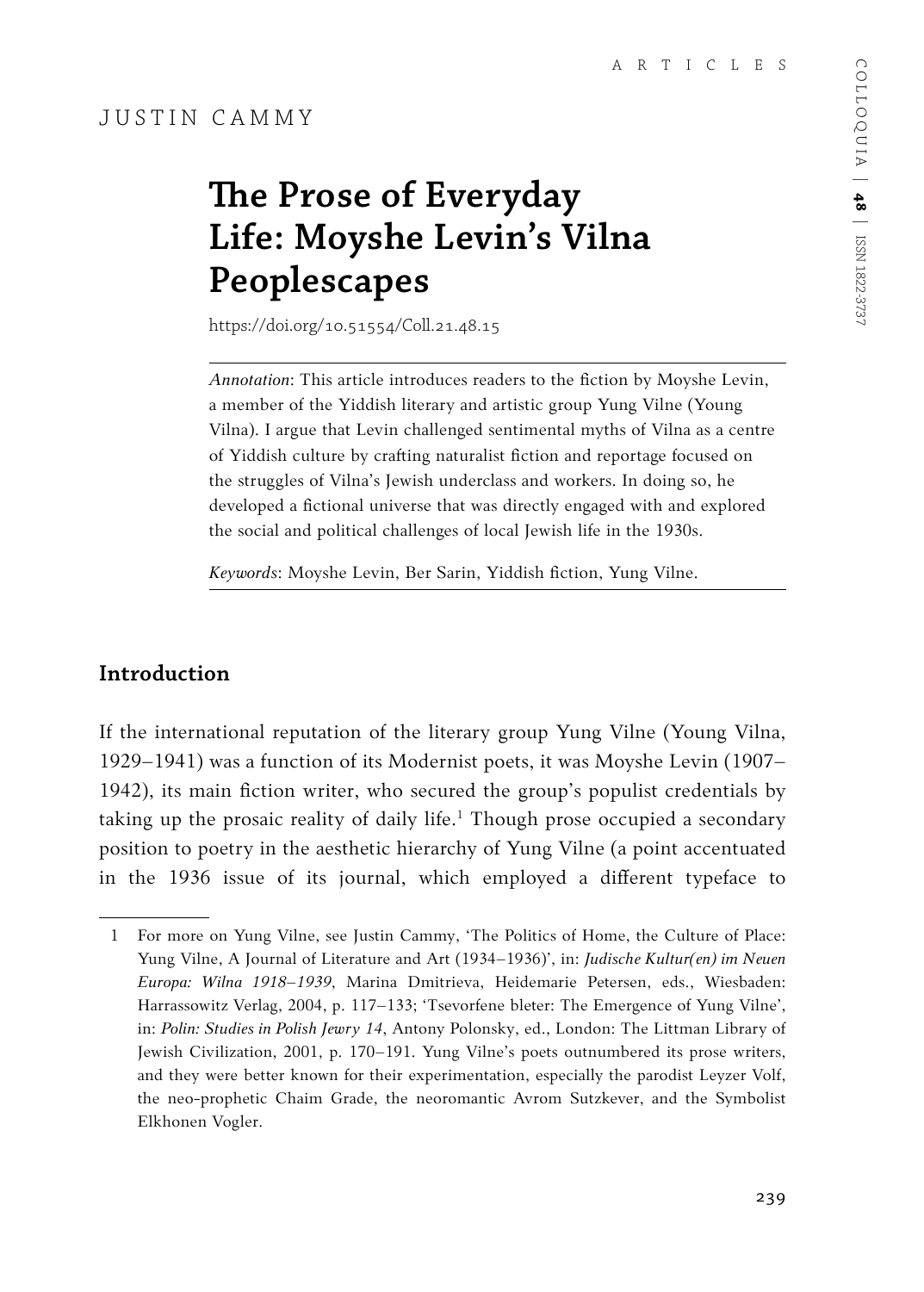distinguish verse from fiction), Levin's naturalist tales and reportage were an expression of the group's leftist political inclinations, its social engagement, and its immersion in the material and political challenges of Jewish life in Vilna in the 1930s. During its period of most feverish production, the group's writers were all in their 20s or early 30s. Almost all of them were from workingclass families and neighbourhoods, and several were orphans. They were torn between the heady dreams and ambition of youth, and frustration that the real action in Yiddish literature was taking place elsewhere, across the border in the Soviet Union, or in larger urban centres, such as Warsaw and New York. Levin's writing challenged sentimental readings of his home town that were part of a carefully curated interwar myth of place, one encouraged by the city's leading Jewish intellectuals and emigré writers, that promoted Vilna as the unofficial capital of Yiddishland. The city's cultural mythos was a function of its respect for, and synthesis of, several centuries and layers of intellectual and cultural creativity. These included: its reputation for rabbinic scholarship embodied by Elijah ben Solomon Zalman, the Gaon of Vilna; its importance as vanguard centre of the Jewish Enlightenment (Haskalah); its various publishing houses that exported modern Hebrew and Yiddish literature throughout the Jewish world; its renowned modern libraries, such as Strashun and Mefitsey-haskole, that served as new sites of Jewish learning and scholarship; and its political status as the founding city of the Jewish-socialist Bund. By the interwar period, the synthesis between tradition and innovation that defined the 'Vilna way' (*nusekh-Vilne*) was bolstered by a cadre of Yiddishist activists and scholars, who pointed to the city's secular Yiddish school system (including a Yiddish high school and teacher training college), its robust Yiddish press, and the establishment there of the Yiddish Scientific Institute (YIVO), the preeminent institution for the study of Yiddish-speaking Jewry in the world, as evidence of Vilna's status as a vanguard centre of secular Jewish humanism. By the time Zalmen Reyzen, the editor of *Vilner tog*, introduced the Yung Vilne generation in its pages in 1929, its members were already working in the shadows of a deep tradition of hagiographic writing about their home town, only recently complicated by Moyshe Kulbak's ode 'Vilne' (1926) which invited a reading of the city's Jewish topography as a sacred text ('You are an amulet set deep in Lithuania', 'You are the Book of Psalms'), and culminated in a neoromantic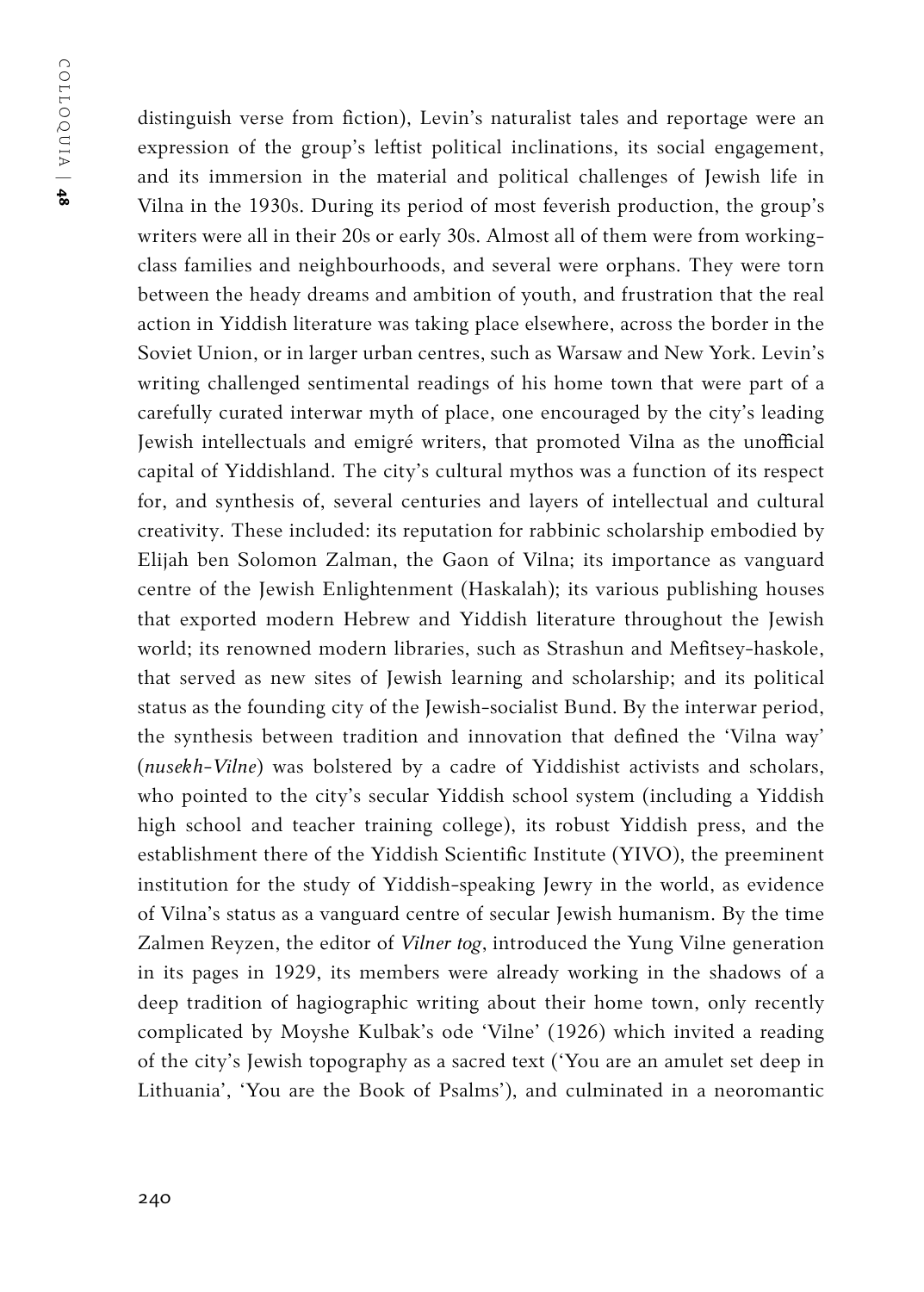yoking together of speaker and subject: 'I am your grey, I am your dark flame, I am the city!'2

How was an aspiring Yiddish writer like Moyshe Levin expected to navigate his responsibilities towards what Kulbak's ode had referred to as Vilna's 'grey myth'? And how was he to reconcile the advertisement of his city as an embodiment of the hopes of secular Jewish culture with his direct exposure to its intense poverty and rising Polish nativism that called the Jews' place in Vilna (and in Poland more broadly) into question?3 In this essay and my accompanying translations, the first to analyse and introduce Levin's fiction to a broader audience, I argue that Levin's prose establishes a countermyth through *his* experience of Vilna from the ground up. The condition of his subjects is frequently one of anomie and alienation, and the city itself, from the dirty, claustrophobic streets of the traditional Jewish quarter to the poor neighbourhood of Sophianikes dotted with brothels and rotting houses, is often portrayed as complicit in their dehumanisation. Levin simultaneously reveals serious generational, political and economic divides within the local community that call into question the ability of Vilna as a leading Yiddish cultural centre to sustain itself.

### **Moyshe Levin and the Yung Vilne generation**

Born in Vilna in 1907, Levin was the youngest child of a poor, deaf glazier. Like many of his fellow Yung Vilne colleagues, his family spent the years of the First World War, when Vilna was occupied by Germany, as refugees in Russia.

<sup>2</sup> Zalmen Szyk's *Toyznt yor Vilne* (A Thousand Years of Vilna, 1939) included a dozen Yiddish poems about Vilna, suggesting that even late in the decade, newer writers renegotiated its myth of place against previous models. For more on the representation of Vilna in modern Yiddish literature, see Justin Cammy, 'Foreword', in: *Vilna My Vilna: Stories by Abraham Karpinowitz*, translated by Helen Mintz, Syracuse: Syracuse University Press, 2015, p. ixxxiii; Avraham Novershtern, 'Shir halel, shir kina: dimuya shel Vilnah be-shirat yidish bein shtei milhamot ha'olam', in: *Mi-Vilna li-Yerushalayim. Mehkarim be-toldoteyhem uve-tarbutam shel yehude Mizrah Eropa mugashim le-profesor Shmuel Verses,* David Asaf, Israel Bartal, Avner Holtzman, eds., Jerusalem: Magnes Press, 2002, p. 485–511.

<sup>3</sup> For more on the effects of anti-semitism in this period, see Emanuel Melzer, *No Way Out: The Politics of Polish Jewry, 1935–1939*, Cincinnati: Hebrew Union College, 1997.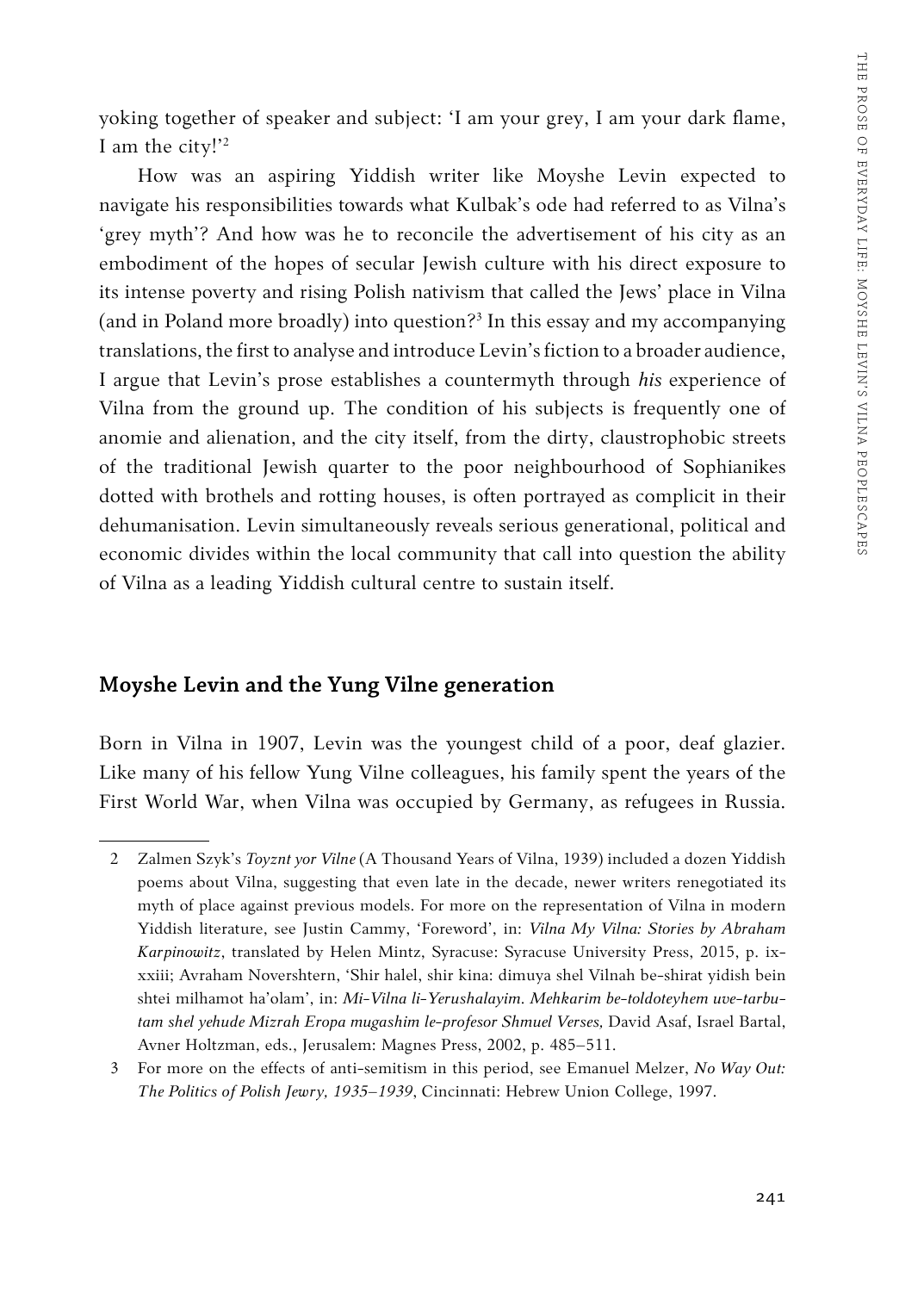When they returned home, Moyshe was enrolled in the Leyzer Gurevitsh elementary school, part of the city's secular Yiddish educational system. After his graduation in 1922, he was apprenticed as a photograph retoucher, and then attended the Vladimir Medem Teachers Seminary. Levin worked as a teacher in the Bundist-affiliated secular Yiddish secular school system (TsYSho) from 1928 until 1934, when the authorities revoked his teaching license after accusing him of membership in an illegal political organisation. Though the incident forced him to spend long days in the photography studio to support himself, it also gave him time to dedicate to his writing and to illustrating.<sup>4</sup>

Levin's older brother, a quirky personality known about town as Itsik the Glazier, was best friends with Henekh Soloveytshik, one of Yung Vilne's original members, who also wrote fiction. It was through Henekh that Moyshe was introduced to this nascent group of poets, writers and artists. Though he was fortunate not to suffer from the same paralysis of the hand and leg as his older brother Itsik, Moyshe was hearing-impaired (his father was completely deaf), forcing his colleagues to shout to get his attention. What is more, his nasal voice was not the most dignified attribute for a young man who wished to communicate grim experience through his art. Nonetheless, Levin's warmth, productivity and concern with the everyday struggles of ordinary Jews would provide the group with an important source of local legitimacy, and endear him to audiences.<sup>5</sup> He lived with his parents in their humble flat, and wrote about the working class, based on first-hand observation and experience. His brand of realism appealed to the local Yiddish press, as well as to Yiddish publications elsewhere thirsty for an unvarnished window into life in Vilna.<sup>6</sup>

<sup>4</sup> *Leksikon fun der nayer yidisher literatur*, Vol. 5, New York: Alveltlekher yidisher kultur-kongres, 1963, p. 289. While he was still a student in elementary school, his teachers encouraged him to publish stories in Warsaw's *Yugnt veker* (The Young Worker) and *Kleyne folkstsaytung*  (The Young Peoples' Paper), both Bundist publications.

<sup>5</sup> His Yung Vilne colleague Elkhonen Vogler recalls that 'when his turn came to read to the packed hall at our yearly [Yung Vilne] public evenings, his innocent charm was a big hit with the audience. He would finish and raise his head, but he could not hear the ovation due to a disability inherited from his family. Nonetheless, he was the most successful of his brothers, and could be seen about town with a young woman from Poplaves Street.' Elkhonen Vogler, 'Di mishpokhe Yung Vilne', *Di goldene keyt*, 1955, No 23, p. 178.

<sup>6</sup> Levin's professional debut was in *Vilner tog* in 1927. Over the next decade, his stories continued to appear locally in its pages, in addition to *Vilner vokh* (1931), *A Kurts* (1934), *Yung Vilne* (1934–1936), *Etyudn* (1935–1937), and *Zibn teg* (1935–1936); in Warsaw, his writing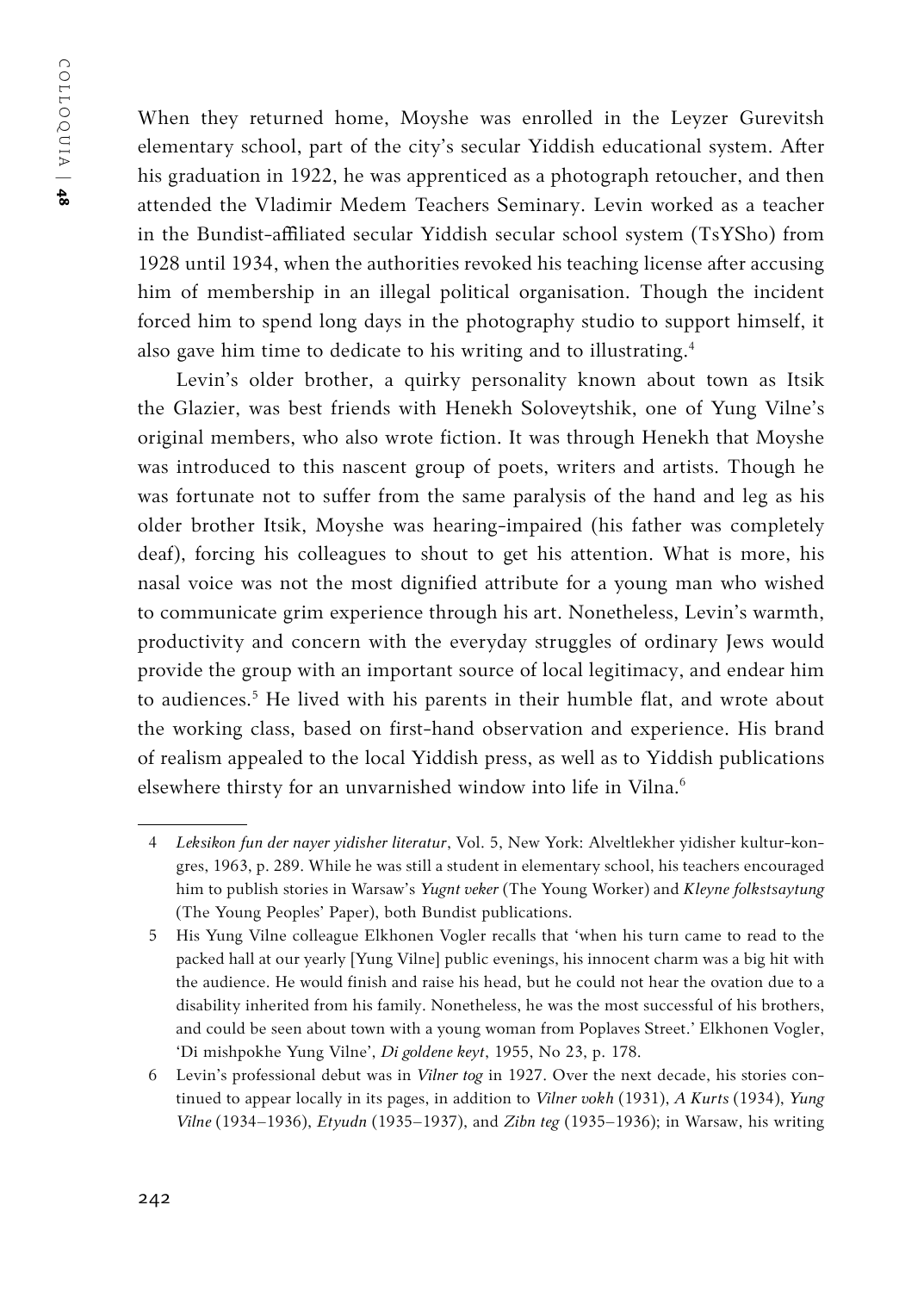#### **Yung Vilne and Yiddish prose**

Though poets and visual artists dominated the membership of Yung Vilne, Levin was not its only prose writer. When his older brother Itsik introduced him to his friend Henekh Soloveytshik in 1928, he found a young man with proletarian sympathies who also shared his interest in fiction. They would meet up on Saturdays with another new recruit, the poet Elkhonen Vogler, and with the visual artist Bentsye Mikhtom. Itsik Levin always made sure to have a flask on hand to lighten the atmosphere as they spent the Sabbath afternoon arguing about literature and politics.7 Soloveytshik, who worked summers in the countryside, often invited them to join him at his summer home, allowing time off from the pressures of work and city life. Soloveytshik's regular work at Balberiski's tobacco factory ensured that they were in constant supply of cigarettes, as befitted a gang of young writers and artists. Soloveytshik was born in a small town just outside of Vilna's city limits, and he retained the earthy aura of someone influenced by life in the provinces. His stories were often set in the countryside, and featured healthy peasants working the land, establishing an interest in the Vilna region's multinationalism as one of the group's thematic concerns. At one of Yung Vilne's public readings in the Real Gymnasium in the early 1930s, Soloveytshik appeared in tall boots and in a short pelt, having just returned from the provinces. He dropped his heavy sack on to the stage, and began to recite a new story about a peasant who murders the nobleman who attempted to seduce his daughter. The entire audience was consumed by its invitation into a non-Jewish world that was in their own backyard but very distant from their experience of urban life. When Soloveytshik reached the point in the narrative where the peasant's axe was about to come crashing down on the lecherous nobleman, a dark stream of blood began to trickle out from his sack on to the stage and down into the audience. Those in the front rows jumped out of their seats in fear, thinking he had brought the nobleman's head with him. In fact, the potato sack contained several frozen calf heads he had brought with him from the provinces, and they had begun to thaw during his reading.

was published in *Varshever velt-shpigl*, *Folkstsaytung*, *Vokhnshrift far literatur*, *Faroys* and *Der fraynd*; in New York, stories appeared in *Di Tsukunft* and *Forverts*, the latter awarding him a prize for 'Dray shpiglen' (Three Mirrors) in 1937.

<sup>7</sup> Shloyme Belis, 'Bay di onheybn fun Yung Vilne', *Di goldene keyt,* 1980, No 101, p. 24–26.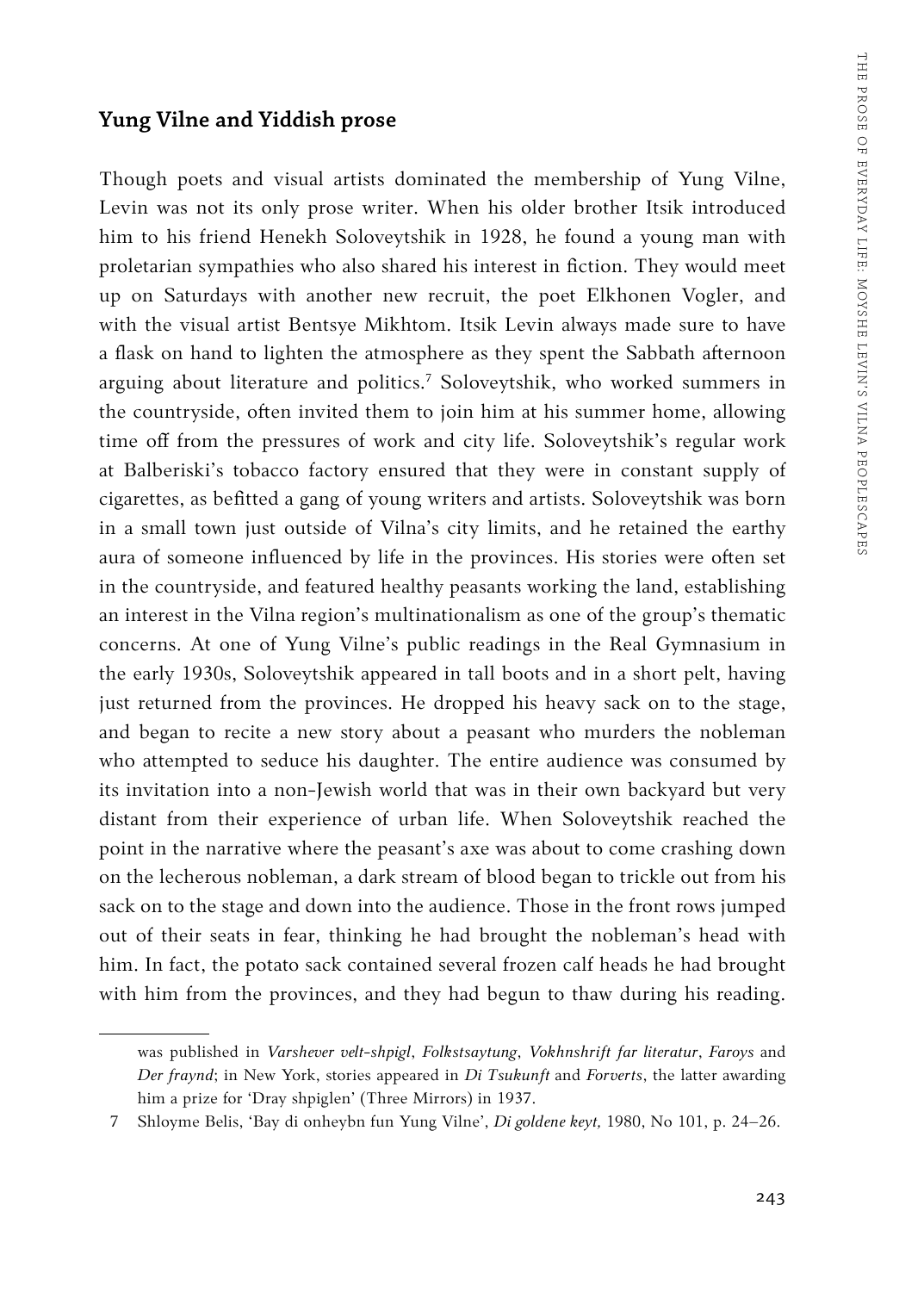The early stories that Soloveytshik published in late 1928 in the Warsaw journal *Oyfgang* dealt with the lives of local peasants and non-Jewish villagers. But he grew restless with what he considered the stagnant economic and creative opportunities in Vilna. In 1932, he smuggled himself across the Polish-Soviet border, part of a wave of several hundred local Jewish youths who moved to the Soviet Union that year, mesmerised by the promise of universal emancipation. Despite the fact that their time together was short-lived, Soloveytshik's insistence that there were local stories in need of telling made a strong impression on Levin, as did his political commitments. His sudden departure cleared the field for Levin to make his mark as Yung Vilne's main fiction writer, albeit with another formidable competitor.

Though not yet a household name when he joined the ranks of Yung Vilne in late 1929, Shmerke Kaczerginski was already the anonymous troubadour of the masses. His lyrics to popular songs like 'Fathers, Mothers, Little Children' spoke the language of the disenfranchised, and it was not long before he was affectionately referred to about town as Comrade Shmerke.<sup>8</sup> An orphan with no parents to worry about, Kaczerginski fell in with the communist underground while still a teenager. His charisma, gregariousness and social activism made him a natural leader.

Kaczerginski excelled most at reportage, a popular literary genre at the intersection of fiction and journalism, which drew from personal experience and observation to explore discrete corners of everyday life. It allowed him to describe life in Vilna's streets and back alleys, focus attention on the experience of the Jewish worker, and renew collective pride in Vilna's importance as a centre of East European Jewish culture, by writing about such local institutions as the Romm printing press. In one such reportage from May 1931, he used his professional training as a lithographer to report on an uprising at a local print shop. He showed how older workers, many of them long-time members of the Bund, argued that the factory was in such financial trouble that if they demanded more compensation it could be forced to close and everyone would find themselves out of work. By contrast, the younger workers, with whom Kaczerginski sympathised, branded the older workers spineless. The dispute

<sup>8</sup> 'Tates, mames, kinderlekh', in: *Shmerke Kaczerginski ondenk-bukh*, Buenos Aires: A komitet, 1955, p. 229–230. For a spirited recording of this song, see https://www.youtube.com/ watch?v=\_W59HvL\_bJo.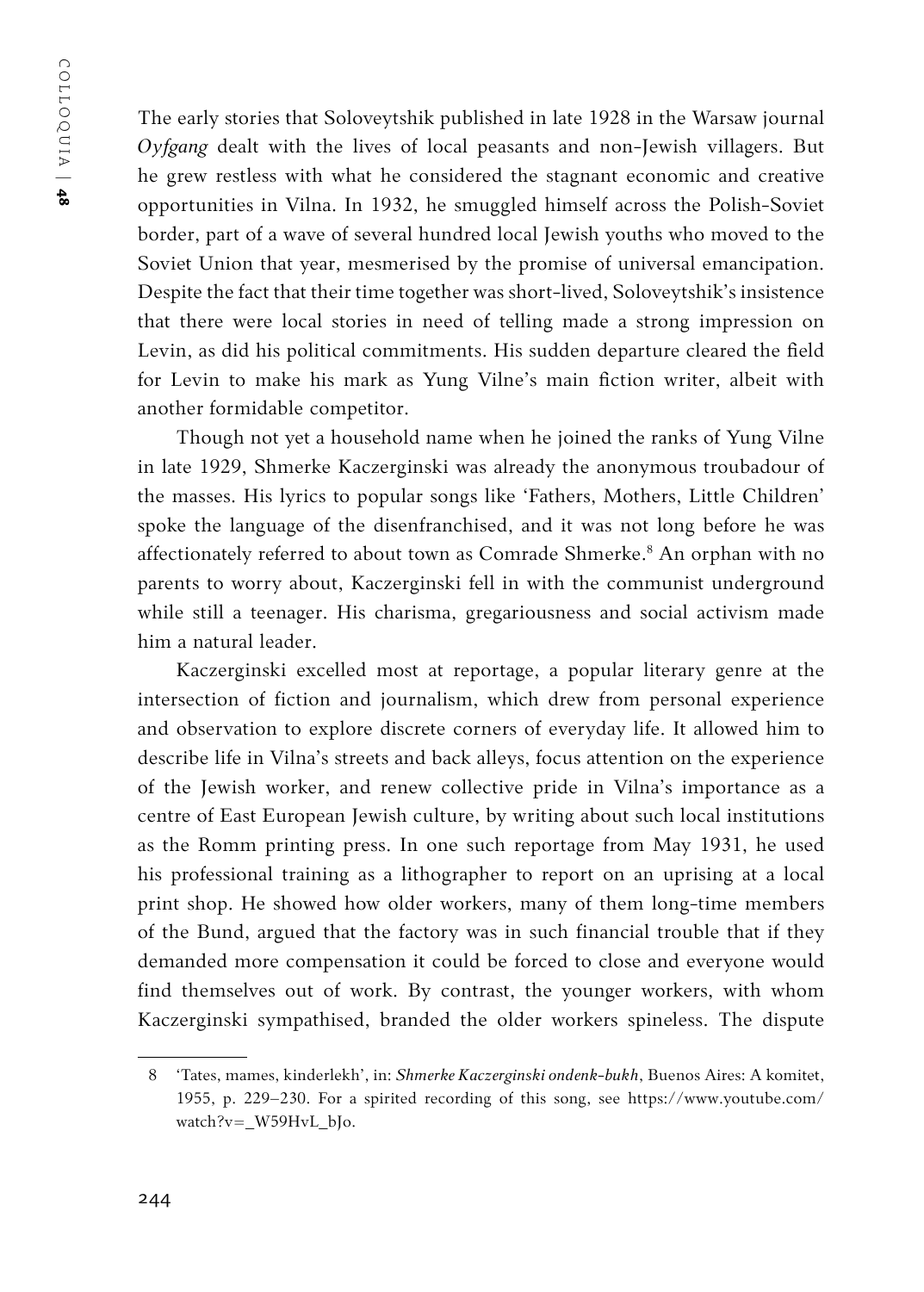eventually burst into a riot, forcing the factory bosses to call the police to restore order. This intervention led Kaczerginski to conclude with the bitterly ironic final line (also the piece's title) '*Alts in bestn ordenung*' (All's well that ends well). The story revealed real-time disputes about labour strategy and solidarity among Jewish workers.9 Kaczerginski also introduced his brand of activist, politically minded reportage into the pages of *Yung Vilne.*For example, 'Amnesty'10 drew from his experience in jail to present the plight of political prisoners. His most ambitious submission to *Yung Vilne* magazine, 'Moniek in his Circle',<sup>11</sup> departed from reportage by offering a fictional portrait of a generational malaise. Its antihero, the lazy student Moniek, blames all his failures on an offhand remark by a German-language instructor about Yiddish as a degenerate language. He uses this opportunity to rouse his friends 'not to study one word of German because it dishonours our national culture', even though he has never devoted a moment to the advancement of Yiddish culture. Moniek is quick with excuses and short on action. On the one hand, his mixture of Polish curses and idiomatic street Yiddish showcased Kaczerginski's ear for local vernacular. On the other hand, if Moniek and his crew of disengaged under-achievers represented a broader generational lack of self-respect and motivation, Kaczerginski offered Yung Vilne a corrective through the way it modelled new Yiddish creativity and social responsibility.

Kaczerginski was Yung Vilne's main organiser and the editor of its journal. When he was arrested in 1936 and sent to the city's Lukiszki prison for content in the third issue of *Yung Vilne* magazine that was deemed by the Polish authorities to be seditious, he was so well liked that much of the city's Yiddishspeaking intelligentsia, even those who disagreed with him politically, rallied to his support until he was released. Under the pseudonym S. Noymes, he also served as Polish correspondent for the New York communist Yiddish daily *Morgn frayhayt*, and also contributed to the Warsaw daily *Undzer shtime* and *Fraynt.*By the late 1930s, he was at work on an ambitious novel about the fate of his generation, *Yugnt on freyd* (Youth without Joy), but the manuscript was lost during the war.

<sup>9</sup> Shmerke Kaczerginski, 'Alts in bestn ordenung', *Literarishe tribune*, Lodz, 1931, date and page unknown.

<sup>10</sup> [Shmerke Kaczerginski], Khaver Shmerke, 'Amnestye', *Yung Vilne*, 1934, No 1, p. 25–28.

<sup>11</sup> [Shmerke Kaczerginski], Khaver Shmerke, 'Moniek in zayn svive', *Yung Vilne*, 1936, No 3, p. 68–78.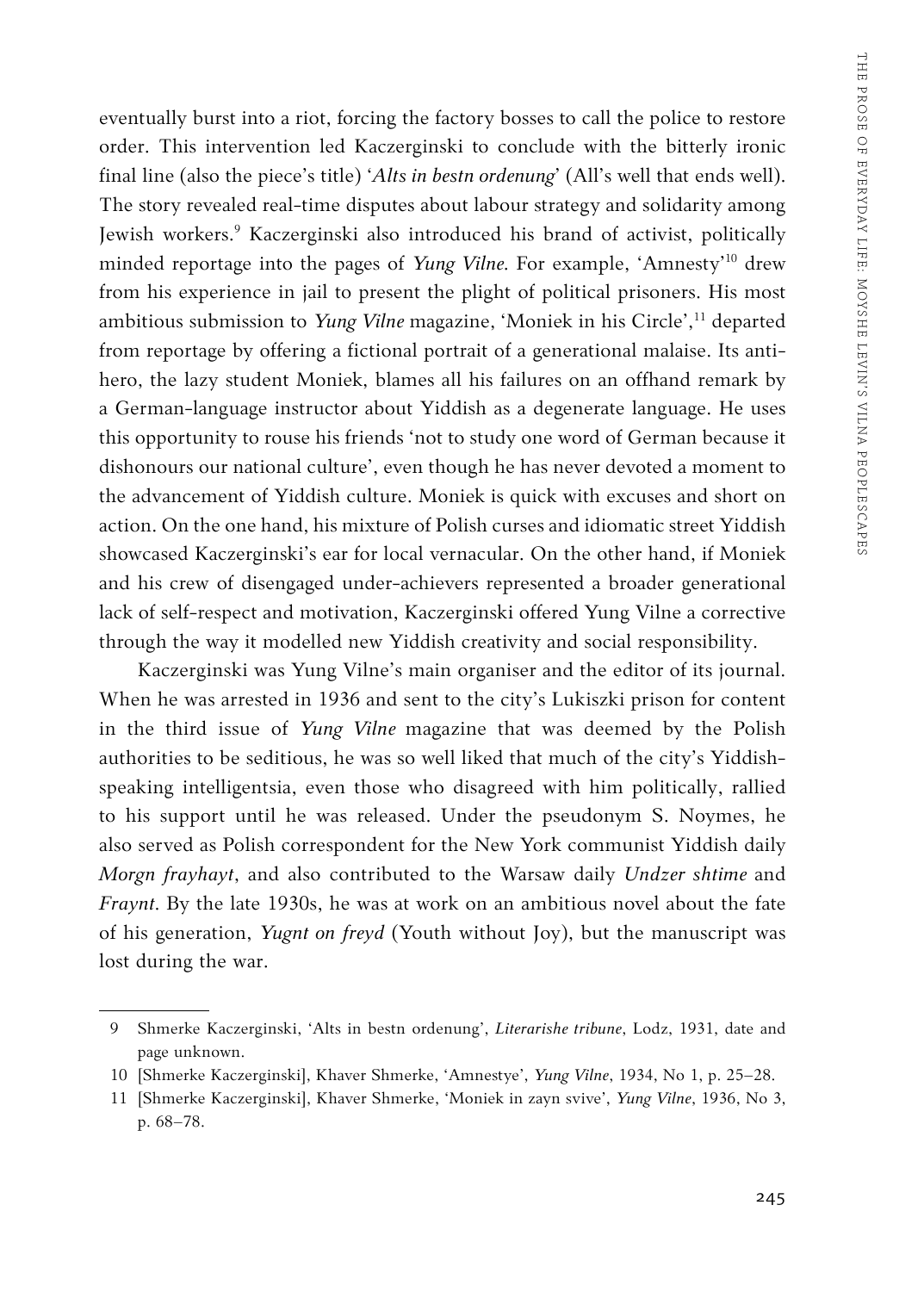In the end, Kaczerginski's natural talents as an organiser and his focus on his journalism did not provide him with the attention he needed to fully realise his artistry. Though his name appeared with some regularity in the domestic and international Yiddish press, he was the only core member of Yung Vilne during its period of greatest productivity (1934–1940) who did not publish an independent volume under his own name, a source of significant frustration, considering that the core members of the group he so carefully promoted had already published several books by 1940.<sup>12</sup> With no real competitor as a fiction writer, Moyshe Levin stepped into the void.

#### **Moyshe Levin and Yiddish naturalism**

When established Yiddish prose master Yoysef Opatoshu read one of Levin's stories in a 1937 issue of *Literarishe bleter*, he dropped the young man an admiring letter, which Levin carried around with him in his breast pocket like a good-luck charm.13 Opatoshu, whose early works 'Romance of a Horse Thief' (1912) and 'From the New York Ghetto' (1914) paved new ground for Yiddish naturalism, saw a younger version of himself in Levin's stark descriptions of Vilna and his willingness to get beneath the romantic veneer of Jewish life. Still in his mid-20s, Levin was a throwback to a pre-existing tradition of Yiddish naturalism in Poland, one that also suffered from an admixture of sentimentalism, as seen in writers such as Sholem Asch.<sup>14</sup>

<sup>12</sup> Kaczerginski's major contribution to Yiddish prose would come later in the form of his memoiristic work related to the destruction of Vilna and the repression of Soviet Yiddish culture, and in his ethnographic work collecting oral testimonies from survivors and Yiddish songs of the ghettos and camps. See *Khurbm Vilne: umkum fun di yidn in Vilne in vilner gegnt*, New Yorḳ: Tsiḳo bikher-farlag, 1947; *Partizaner geyen: fartseykhenungen fun Vilner geto*, Buenos Aires: Tsentral farband fun poylishe yidn in Argenține, 1947; *Tsvishn hamer un serp: tsu der geshikhte fun der likvidatsye fun der Yidisher kultur in Sovetn-Rusland*, Paris: Aroysgegebn durkh a grupe fraynd fun Vilne, 1949; *Lider fun di getos un lagern*, New York, 1948; and *Ikh bin geven a partizan: Di grine legende*, Buenos Aires, 1952. For additional material published by Kaczerginski, see *Shmerke Kaczerginski: ondenk-bukh*, Buenos Aires: Aroysgegebn fun a komitet, 1955.

<sup>13</sup> Avrom Sutzkever, *Baym leyenen penimer*, Jerusalem: The Hebrew University of Jerusalem, 1993, p. 55.

<sup>14</sup> For more on Yiddish naturalism, see Yekhiel Yeshaye Trunk, *Idealizm un naturalizm in der yidisher literatur*, Warsaw: Kultur-lige, 1927.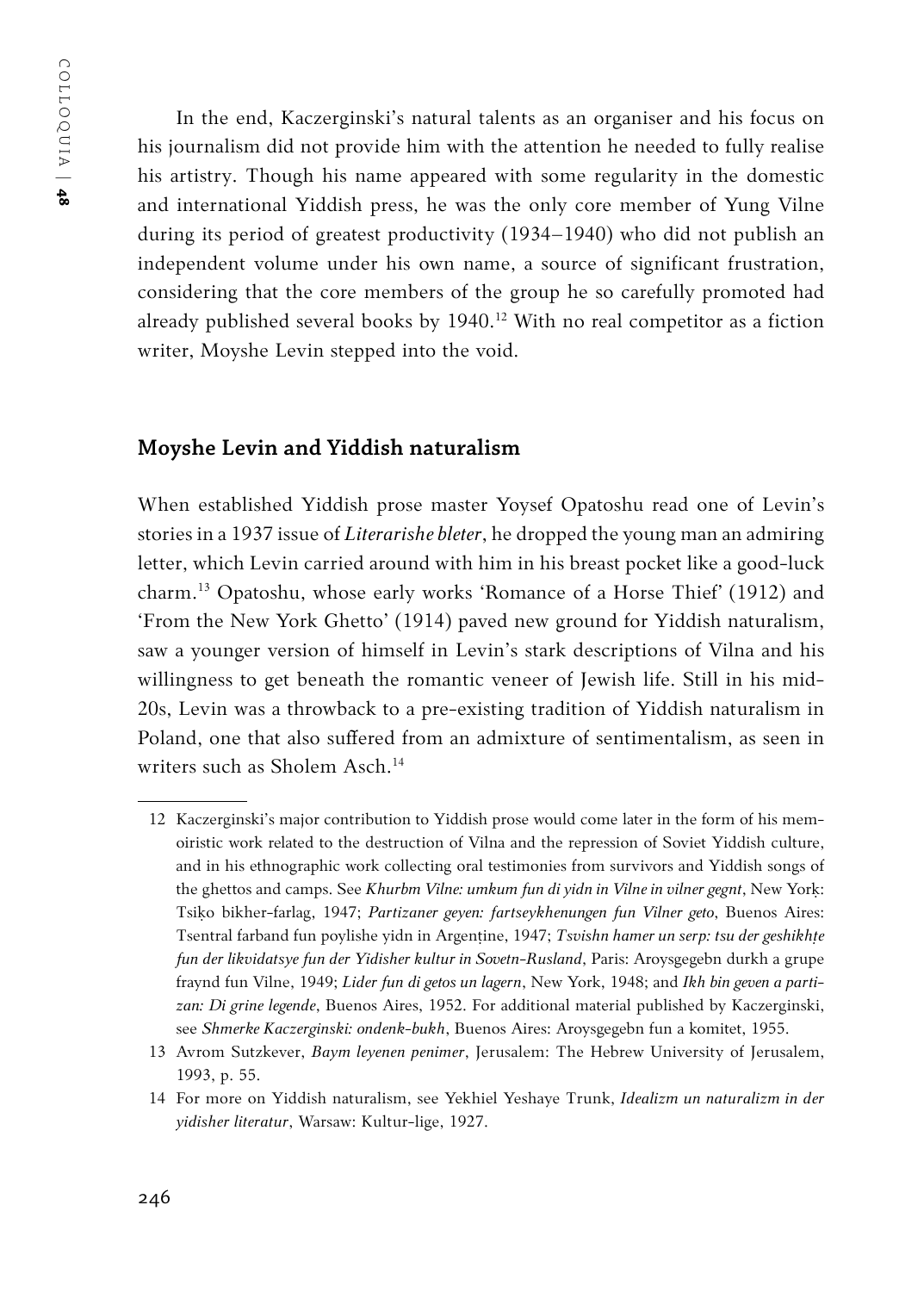

Bentsye Mikhtom, Cover, in Moyshe Levin, *Friling in kelershtub*, Vilne, 1937.

Since Levin's stories adhere tightly to actual places, personalities and events, some of them precisely dated, his prose also existed on the borderline of reportage, a popular genre in Eastern Europe, and especially among Yiddish writers such as his colleague Kaczerginski. Indeed, it is possible that had he been allowed to develop his talents further, Levin might have been to Vilna what a figure like Perets Opoczynski was to Warsaw, or Josef Zelkowitz was to Lodz. Both saw reportage as a form of creative, engaged journalism, in which a writer guided readers through new peoplescapes and corners of Jewish life, often with a satirical, ironic or ethnographic eye.<sup>15</sup>

Levin was unabashedly *Vilnerish* (of Vilna) in his writings. 'Springtime in the Cellar' (*Friling in kelershtub*),<sup>16</sup> his 1937 collection of short stories and

<sup>15</sup> See 'In those nightmarish days: the ghetto reportage of Peretz Opoczynski and Josef Zelkowicz', Samuel D. Kassow, ed., New Haven: Yale University Press, 2015.

<sup>16</sup> For two sample reviews of *Friling in kelershtub*, see [Shmerke Kaczerginski], Khaver Shmerke, 'Horepashnikes kukn dikh on!', *Vilner tog*, 16 October 1936; M. Taykhman, 'Der reyekh fun vilner oremkayt', *Literarishe bleter*, 2 April 1937, p. 228–229.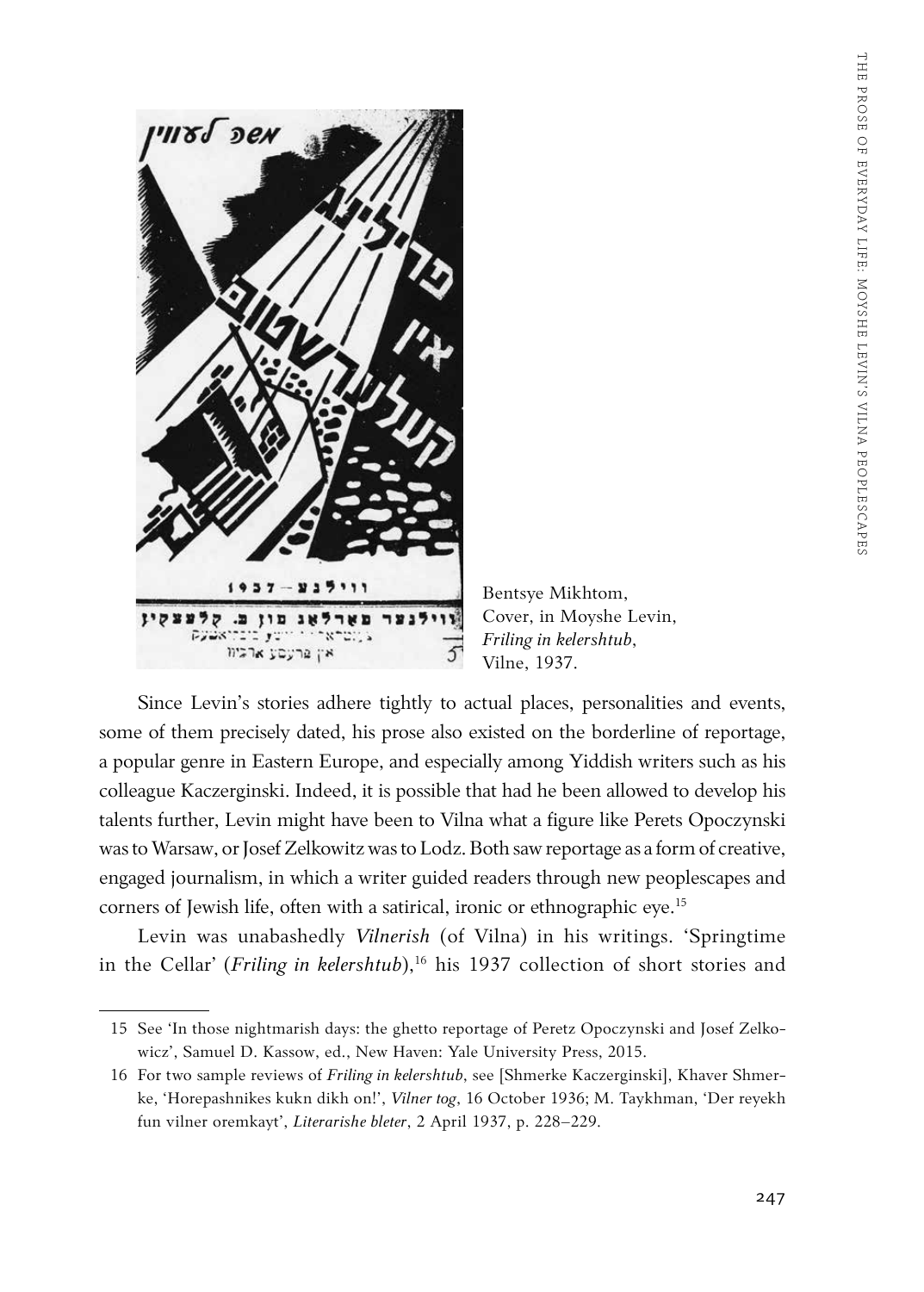humoresques illustrated by his Yung Vilne colleague Bentsye Mikhtom, was so sated with local atmosphere that it included a short lexicon of terms that were part of the city's Litvak street vernacular for the benefit of Yiddish readers elsewhere. His descriptions of the natural beauty of the Vilna region often served as a counterpoint to the material ugliness in which its citizens were forced to live, as in a story he submitted to Warsaw's *Literarishe bleter*:

Vilna, Poland. Zavalna Street. Courtyard 18. Apartment 10. Yankl Tsipin. The neighbourhood church steeples scratch the heavens. The Viliya River extends through forests, hills and fields like a silver ribbon. The courtyard is enclosed by crumbling brick walls. A garbage pit in the middle is inhabited by two tomcats. Steps lead up from the ground floor to the second and third floors, and then to an attic apartment, number 10, where a faded sign reads: 'Men's Tailor'.17

Levin situates the story with precision, contrasting the illusion of grace painted by the city's steeples and the natural beauty of its region against the material reality of a poor artisan's dingy garret apartment. However, even amid material want, Levin reveals genuine sources of warmth that defined his community. The sketch goes on to describe an exchange of letters between the tailor and his wife Beyle ('whose eyes were always wet, as if they were dipped in horseradish') and their son Shimon, who has fallen ill while studying in France. As Yankl and Beyle receive increasingly desperate letters from abroad, they bemoan their inability to go and rescue their son, or to pay for his adequate medical care. A story that seems to hint at a tragic ending, a child of Vilna dying alone, is rescued in its final paragraph by the nourishment of home: 'The train sounds its whistles through the countryside, from Vilna to Grodno, from Bialystok to Warsaw and on to Berlin, through fields and forests, through day and night, bringing packages of money, letters, books, and, for the student Shimon Tsipin in Cannes, a big white roll stuffed with Mother's secrets.'18 The taste of home comes to represent the organic wholesomeness that the student left behind in Vilna before falling ill in the West. In so doing, Levin warned those who sought out greener pastures elsewhere of the potential dangers they faced in uprooting themselves from their community when it needed them most.

<sup>17</sup> 'Gal' (Bitterness), *Literarishe bleter*, 26 February 1937, p. 141.

<sup>18</sup> Ibid., p. 142.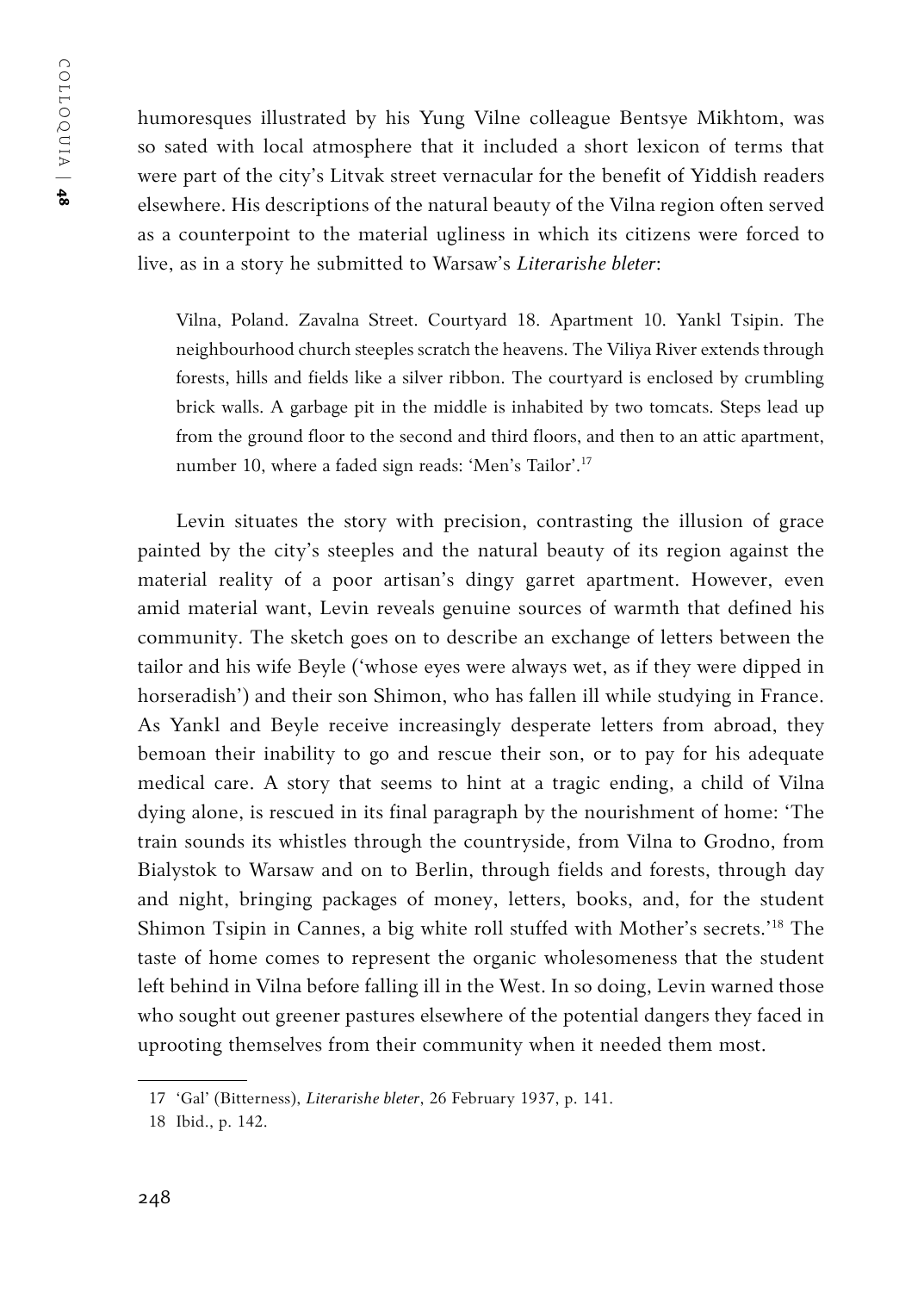Levin's prose draws in the reader through shocking explorations of the tribulations of fellow working-class Jews. The grim fate of Motye the Coachman<sup>19</sup> (translated below) is such that its opening paragraph conflates him with his horse. While his customers possess sufficient means to enjoy the modern town's Jazz Age clubs, others in Vilna fare much worse.<sup>20</sup> Levin's story is not concerned with the city's dynamic intellectual and cultural life that were the envy of the Yiddish-speaking world. Rather, the street consumes both of Motye's daughters: due to the family's poverty, one is lost to prostitution, and the other is awakened to political radicalism. Through this story, which marked Levin's debut in the pages of *Yung Vilne*, Levin warns that the myth of place and Vilna's lived experience are entirely separate.<sup>21</sup>

Levin's leftist sympathies made him especially keen to explore the corrosive effects of class conflict on Jewish communal solidarity. The title story of his prose collection *Friling in kelershtub* opens with the effects of spring floods on an impoverished neighbourhood that lay along the banks of the Vilenke River (Vilnia), a tributary to the city's main Viliya River (Neris). The threat is particularly severe to the inhabitants of this area, because so many of them live below the flood line in dank cellars, or in structures already damaged by years of neglect. Its climax comes when an underemployed labourer refuses to leave for higher ground, when members of the Jewish community's volunteer flood committee urge him to evacuate. His invective is a flood of a different sort: 'Why don't you ever come down to this neighbourhood on ordinary days?! Or every day! Our life is constantly in danger, and not just from too much water, but from too much

<sup>19</sup> 'Motye droshker', *Yung Vilne*, 1934, No 1, p. 9–18; reprinted in Moyshe Levin, *Friling in kelershtub*, Vilna: B. Kletskin, 1937, p. 77–86.

<sup>20</sup> See 'Two Posters' about an unemployed man who spends his days walking the city carrying a film poster on a stick advertising screenings at a local cinema. The work is humiliating, since passers-by are more interested in the colourful poster than in making eye contact with the man holding it. In the end, he is overcome by the wind beating down on his poster like a sail while he attempts to battle the traffic and cross Broad Street. He collapses from exhaustion in a doorway, while the poster conceals its anonymous holder. See 'Tsvey afishn', *Yung Vilne*, 1936, No 3, p. 86–90.

<sup>21</sup> After the Second World War, Abraham Karpinowitz, who had been raised in Vilna, would take up where Levin had left off, by exploring Jewish prostitution and the underworld in Vilna in such tales as 'The Lineage of the Vilna Underworld' and 'Tall Tamara'. See *Vilna My Vilna*, p. 94–100, 108-116.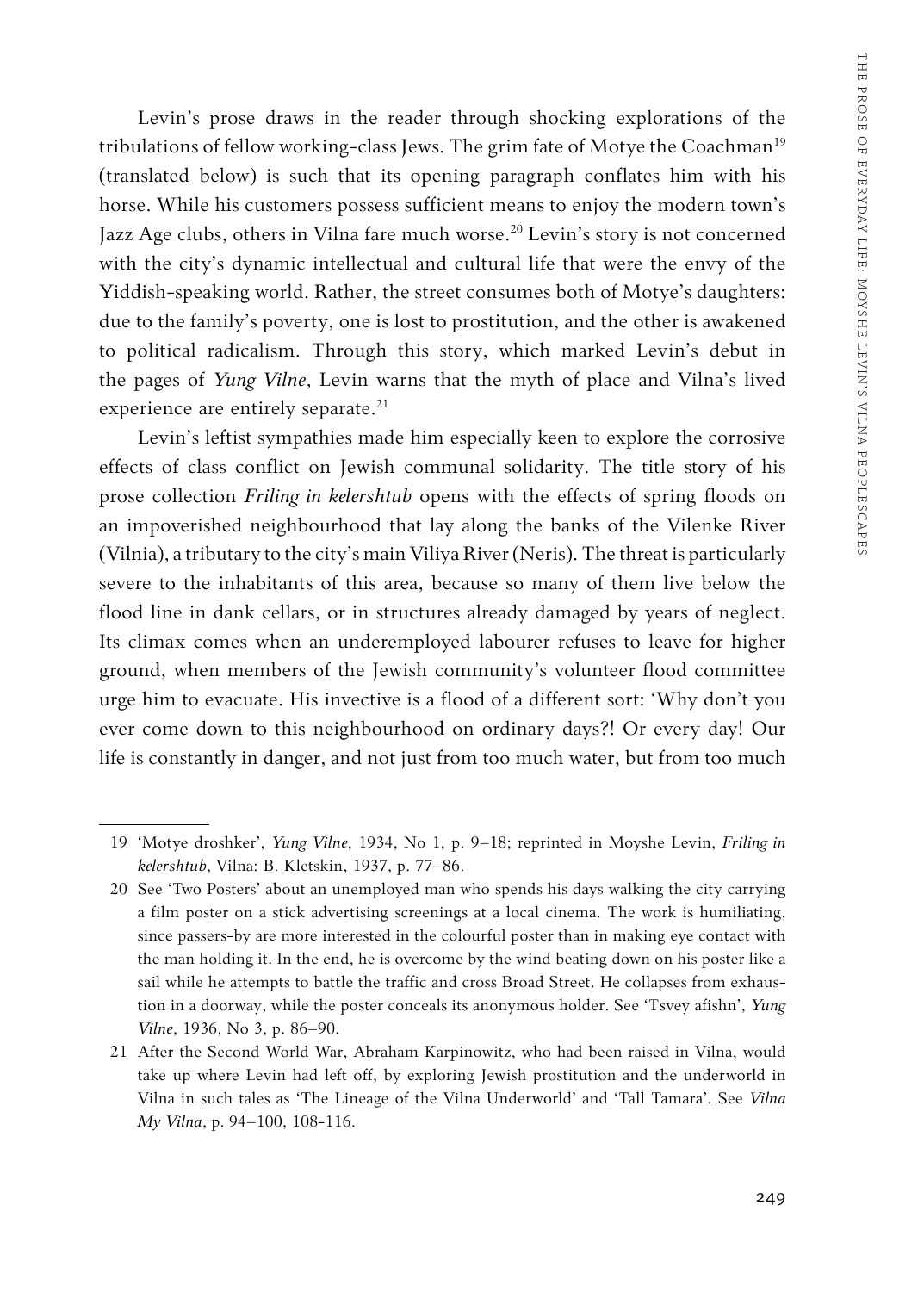hunger!<sup>'22</sup> Here again, Levin is less interested in the cultural extraordinariness of Vilna than in its extraordinary poverty and the vulnerability of its residents. He exposes the growing cleavage between Vilna's middle-class intellectuals, who ran the community's institutions, and its mass of working poor.

Elsewhere, Levin turns his pen to explaining how individuals who might not normally involve themselves in politics develop a sense of class solidarity due to pressures beyond their control. For instance, 'Towards the Sun' offers a character study of a factory worker who falls ill because of a lack of fresh air. His doctor warns him that he will die if he does not take time off in the countryside. When he is invited to join a rally on the outskirts of the city, it proves a convenient opportunity for him to heed his doctor's advice. The collective spirit of Jewish and Polish workers puts him on the road to recuperation: 'Instead of coughing he sang of courage … Between the lush fields and the sky, a resounding cry burst forth: To life! … They gathered in a round valley full of late summer flowers and tall poplar trees. The sun was like a warm girlfriend, providing everyone with a taste of its rays through the branches and leaves … Karpl put his head on the virgin grass. The warmth of new friends, his own people, enveloped him.'23 Here, Levin offers a utopian alternative to the violent antagonism directed against Jews by extreme Polish nationalists that takes centre stage in his urban pogrom story 'Tsalel the Glazier'24 (translated below). If 'Towards the Sun' provides a glimpse into the restorative possibilities of workers' solidarity when it manages to transcend religious and national differences, 'Tsalel the Glazier' draws the reader back into religious hatred and xenophobia.

The corrosive effect of exclusionary Polish nativism is a frequent theme in Levin's writing. All Yiddish writers in Vilna knew that fellow writer A. Vayter had been killed in Vilna by rioting Polish soldiers in April 1919 as Poland fought for its independence, and Levin and his colleagues pursued their creative work in an atmosphere marked by increasing anti-Jewish boycotts, hooliganism (the YIVO director Max Weinreich lost an eye when attacked on the street), and social exclusion, including at Polish universities. Polish right-wing parties, especially the Endecja, led by Roman Dmowski, opposed the emphasis placed on the primacy of the state (which included all citizens) over the Polish nation by the

<sup>22</sup> 'Friling in kelersthub', *Friling in kelershtub*, p. 40.

<sup>23</sup> 'Tsu der zun', *Yung Vilne*, 1935, No 2, p. 48.

<sup>24</sup> 'Tsalel der glezer', *Di tsukunft*, June 1937, p. 312–314.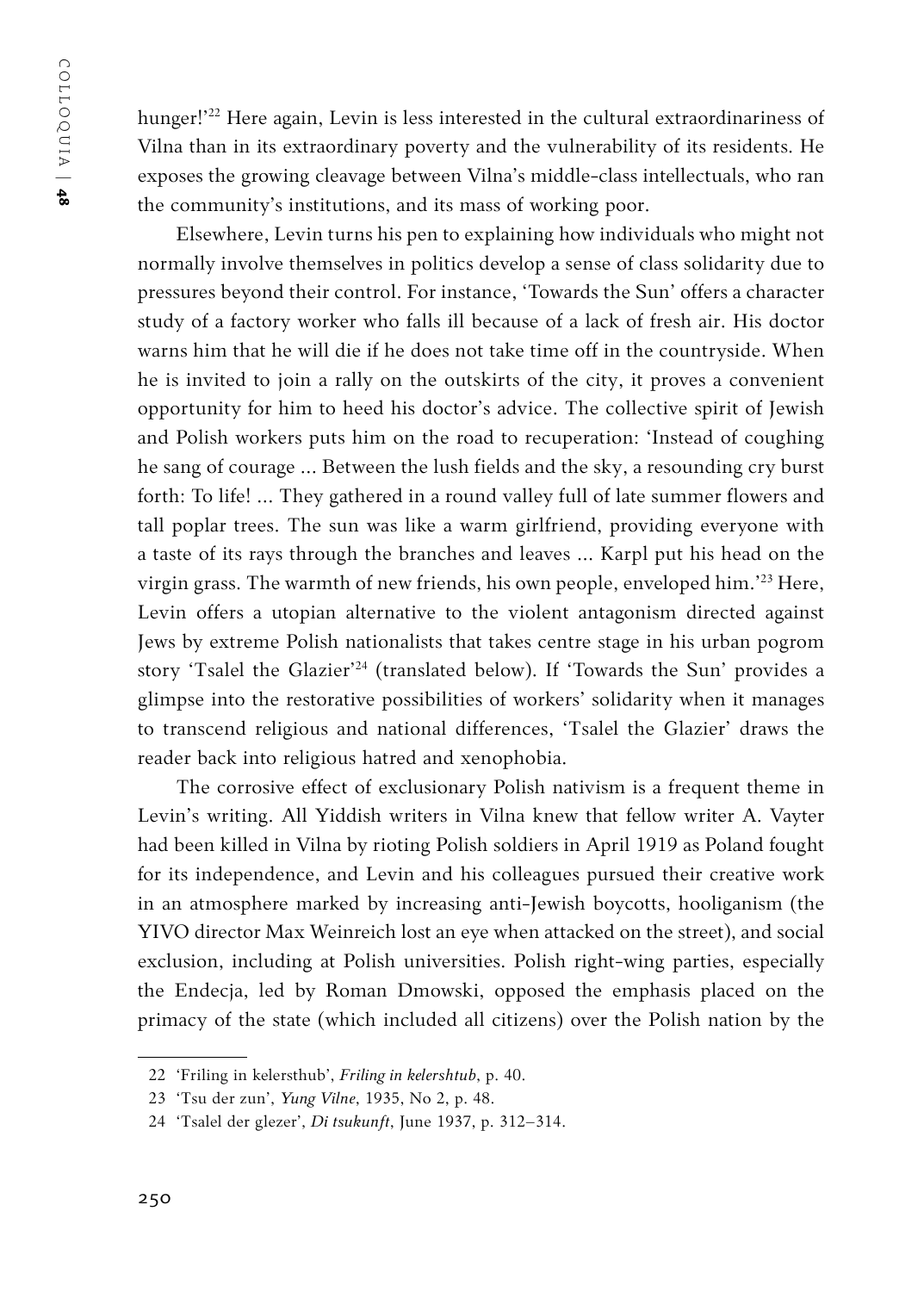Polish Republic's first leader, Jozef Pilsudski.<sup>25</sup> The traditional antipathy towards Jews as accomplices to deicide gave way to a new myth of Jews as Marxists, whose allegiances, especially among youth, lay with Moscow rather than Warsaw. The death of Pilsudski in May 1935 created a political vacuum that energised rightwing forces, whose ultimate goal was the removal of Jews from Poland. Anti-Jewish political rhetoric led to anti-Jewish action. Pickets formed outside stores, and a public campaign discouraged Poles from patronising Jewish stores. The Endecja, and later the more extreme National Radical Camp (ONR), also fought for the exclusion of Jews from Polish universities, the first step towards freeing the country of all minorities. Violence broke out at several Polish universities when they demanded that Jews be confined to separate 'ghetto benches', or expelled entirely. Several months after Levin's story appeared, in September 1937, the administration of Vilna's Stephen Bathory University in Vilna caved in to the threat of violence by local rabble-rousers, and refused to permit Jewish students to enter university property. Over 550 Jewish students took part in a hunger strike, and they were eventually re-admitted. But the rector continued to allow individual faculty members to decide whether to segregate the classroom. Jewbaiting reached its pinnacle in a wave of riots against Jews and their property. By August 1937, the Joint Distribution Committee had received reports of 350 anti-Jewish attacks in dozens of cities, towns and villages. As an indication of just how much the Jewish question consumed the Polish political landscape, on 19–21 May 1938, the Supreme Council of the Camp of National Unity (OZN) adopted its 'Thirteen Theses on the Jewish Question', which questioned the Jews' loyalty to Poland, contended that the Jewish role in the economy was detrimental to the average Polish citizen, proclaimed a desire to free Polish culture from Jewish influences, and argued that the ultimate solution to the Jewish problem would come only when Poland deliberately encouraged Jewish emigration. In Vilna, hooligans attacked Jewish property and pedestrians with little fear of the police.<sup>26</sup>

Levin portrays the psychic consequences of life under such conditions in several of his stories, including in 'Tsalel the Glazier', where we encounter the moral ambivalence of a worker who suffers from various layers of guilt: his inability

<sup>25</sup> See Anna Landau-Czajka, 'The Ubiquitous Enemy: The Jew in the Political Thought of Radical Right-Wing Nationalists in Poland 1926–1939', *Polin,* No 4, Oxford: Institute for Polish-Jewish Studies, 1989, p. 169–203.

<sup>26</sup> Melzer, p. 29–30, 75.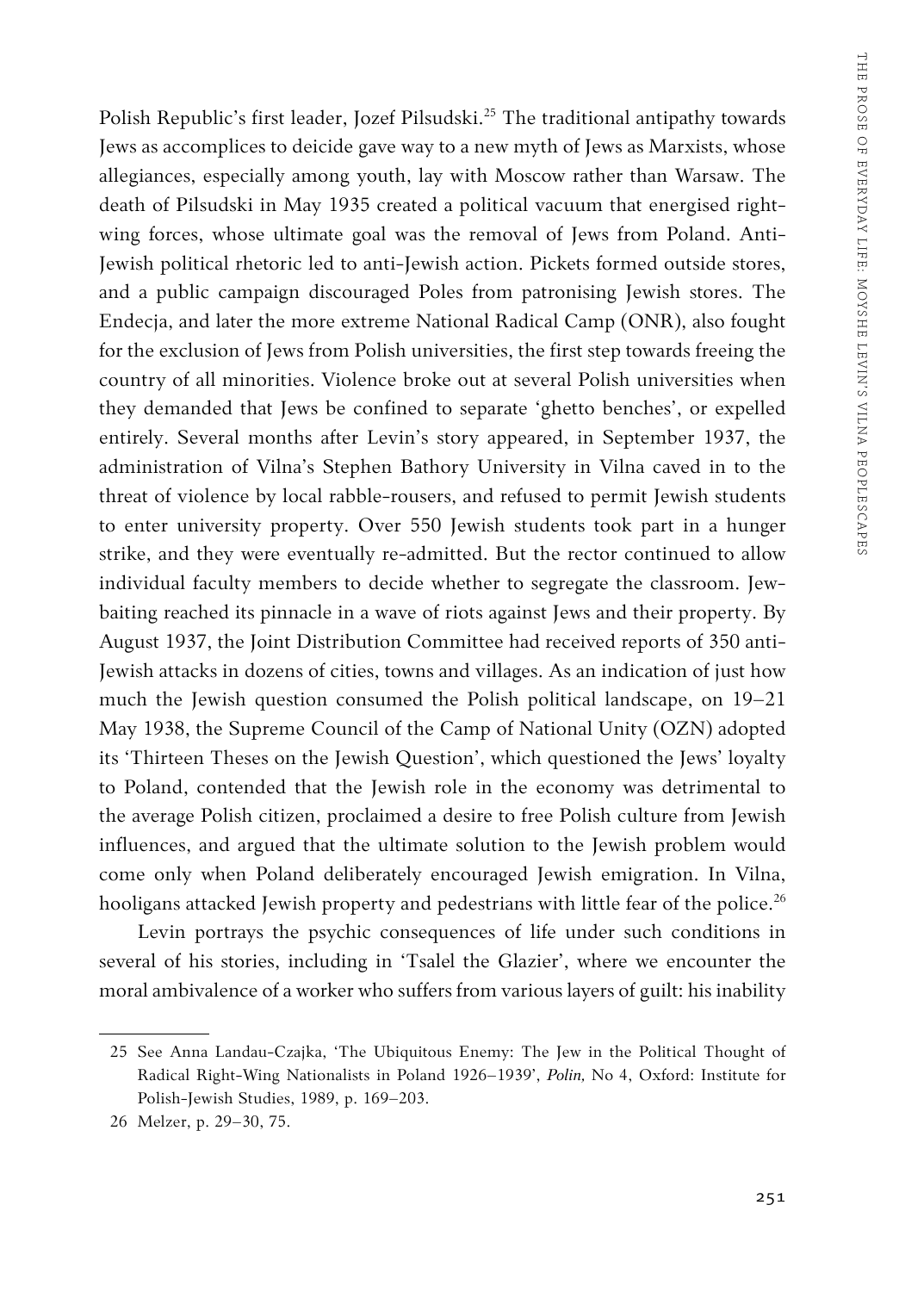as a husband and father to provide for his family; his failure to rally fellow Jews to defend the neighbourhood when it comes under attack because they suspect his motives for wanting to rush to the scene of the violence; and his instinctive desire as a glazier to chase after business every time a Jewish storefront is shattered. As a poor Jew, he and his family are marginalised many times over: as a worker, he is betrayed by the indifference of Jewish property owners who neglect to provide for labourers; as a Jew, he is prey to anti-semitic scoundrels; and as a glazier he is humiliated by fellow Jews who claim he profits from attacks against them.<sup>27</sup>

Despite the bleakness of Levin's naturalist and psychological prose, his fiction reflected a strong commitment to Vilna as home. He was highly influenced by the politics of *doikayt* (literally 'hereness') that rejected solving the serious challenges confronting Polish Jewry elsewhere (as Zionism and Territorialism proposed). Yung Vilne had been nurtured by a generation of Yiddish intellectuals to serve as a manifestation of Yiddish culture *afn ort* (in situ), which emphasised collective dignity, local pride and cultural dynamism under the banner of Yiddish. Levin, a child of the city's Yiddish secular schools, was especially suspicious of those who looked to Palestine as a solution to Polish anti-semitism. Those who did emigrate to the Land of Israel were portrayed as traitors, as in Levin's story 'Shmulye's Household Runs Away'.28 Shmulye's home had once been the heart of a Lithuanian shtetl in the Vilna province. When he and his family pick up and leave, their home is sold, disassembled panel by panel, and moved elsewhere by a local Pole. The gaping physical hole in the heart of the town where the house once stood is a painful symbol of decline and abandonment for Shmulye's brother Mende, who cannot reconcile himself to the betrayal. Mende's bitter internal monologue suggests that the Jewish life that Zionists sought to build elsewhere had immediate social and cultural consequences for those remaining behind:

<sup>27</sup> Levin explores the theme of Polish-Jewish relations in other stories as well. For instance, the central character of 'Attorney Kronengold and his Son' is an amateur political thinker who authors the pamphlet 'New Europe', which calls for an end to all borders and animosities between peoples. By the end of the story, the threatening chants of right-wing Polish rabble-rousers shouting '*zhid*' (dirty Jew) teach him the limits of his own dreams of universal fellowship.

<sup>28</sup> 'Shmulyes shtub fort avek', in: *Almanakh fun yidishn literatn- un zhurnalistn-fareyn in Vilne*, Moyshe Shalit, ed., Vilna 1938, p. 112–121; reprinted in: *Di goldene keyt,* 1962, No 42, p. 134–141.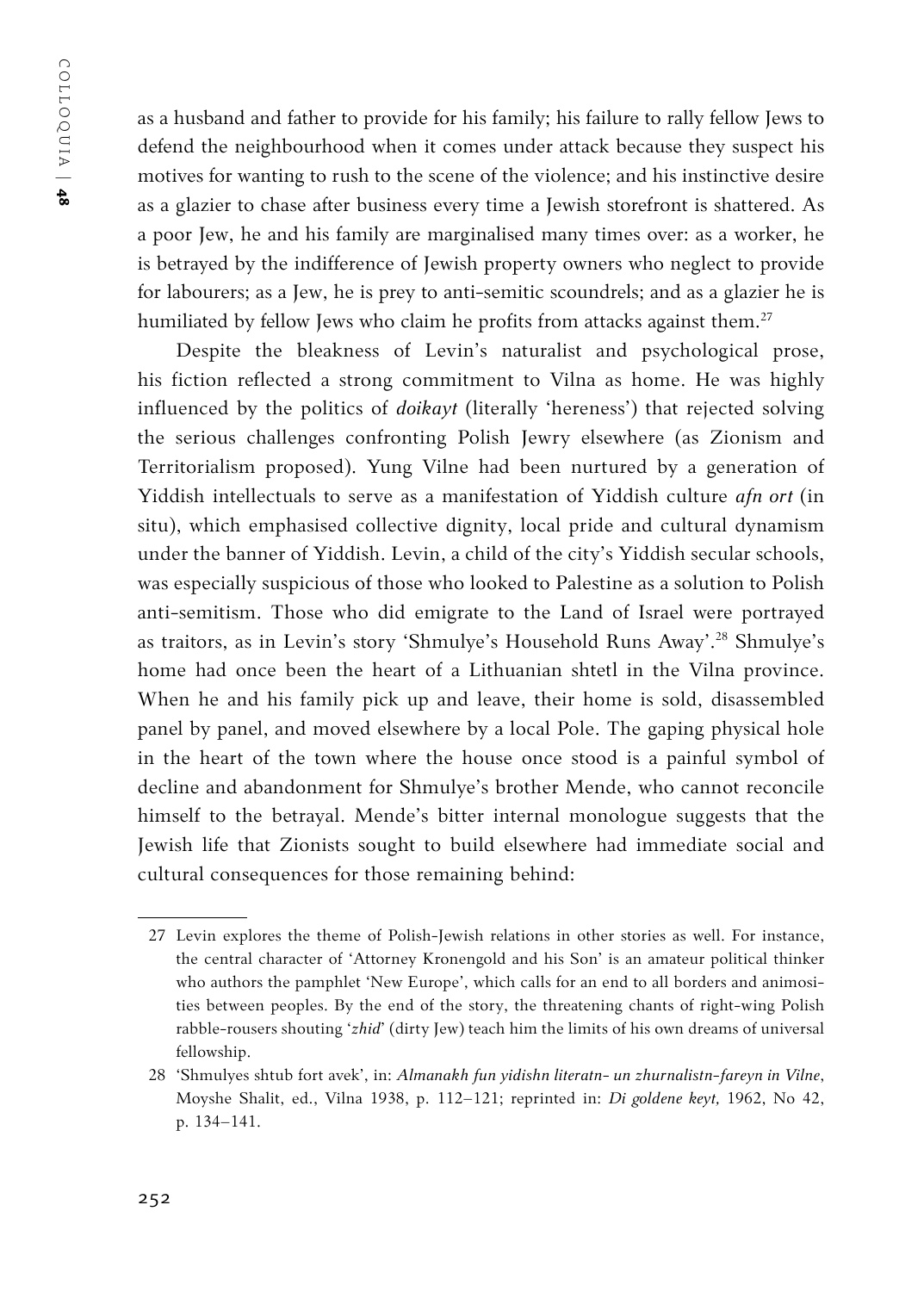He tried to clarify matters for himself, but the more he thought, the more complicated matters became. 'The Land of Israel ... The Land of Israel. Naturally, it's our holy land, and Next Year in Jerusalem is our most heartfelt desire, but God in heaven! (he whispers only to himself) is it not a desecration that Shmulye's house is now in the hands of others! So much Jewish life is soaked into its walls: celebrations for those returning to Zion, weddings, circumcisions and bar mitzvahs …

After pondering the alternatives, Mende concludes with determination:

'Shmulye's household might have abandoned us,' he smiled to himself resolutely, 'but my home is here, and here I will remain.'

Levin's sympathies lie with those who stubbornly resolve to assert their rights to Poland as home. The insertion into the story of a Polish greeting from a local passer-by serves to remind readers of the long history of neighbourliness between Poles and Jews that had been obscured by recent antipathies driving some Jews out.<sup>29</sup>

# **A new audience**

By the late 1930s, Moyshe Levin sought a counterbalance to the economic and political bleakness of his stories for adult readers. Banned from the classroom, he drew on his pedagogical training to turn his attention to children's literature, at the very moment when Polish Jewry seemed under threat both from within and without. Levin was drawn to the natural decency and innocence of children who were not yet fully socialised into adult animosities. Parents and Yiddish schools

<sup>29</sup> That Levin's Yung Vilne colleague Avrom Sutzkever sought to rehabilitate Levin's reputation by reprinting this story in *Di goldene keyt*, the journal he founded in Tel Aviv funded by the Histadrut Zionist labour federation, is noteworthy given Levin's anti-Zionism. Sutzkever's editorial independence shows a commitment to using the journal to weave together various strands of prewar Yiddish literature, regardless of their political disposition, and his loyalty to his old friends in Yung Vilne and their ideals. It is also worth noting that when Levin became an editor at *Vilner emes* in 1940, the only Yiddish paper permitted to publish under Soviet rule in Vilnius, he published several of Sutzkever's poems when there was no alternative local outlet.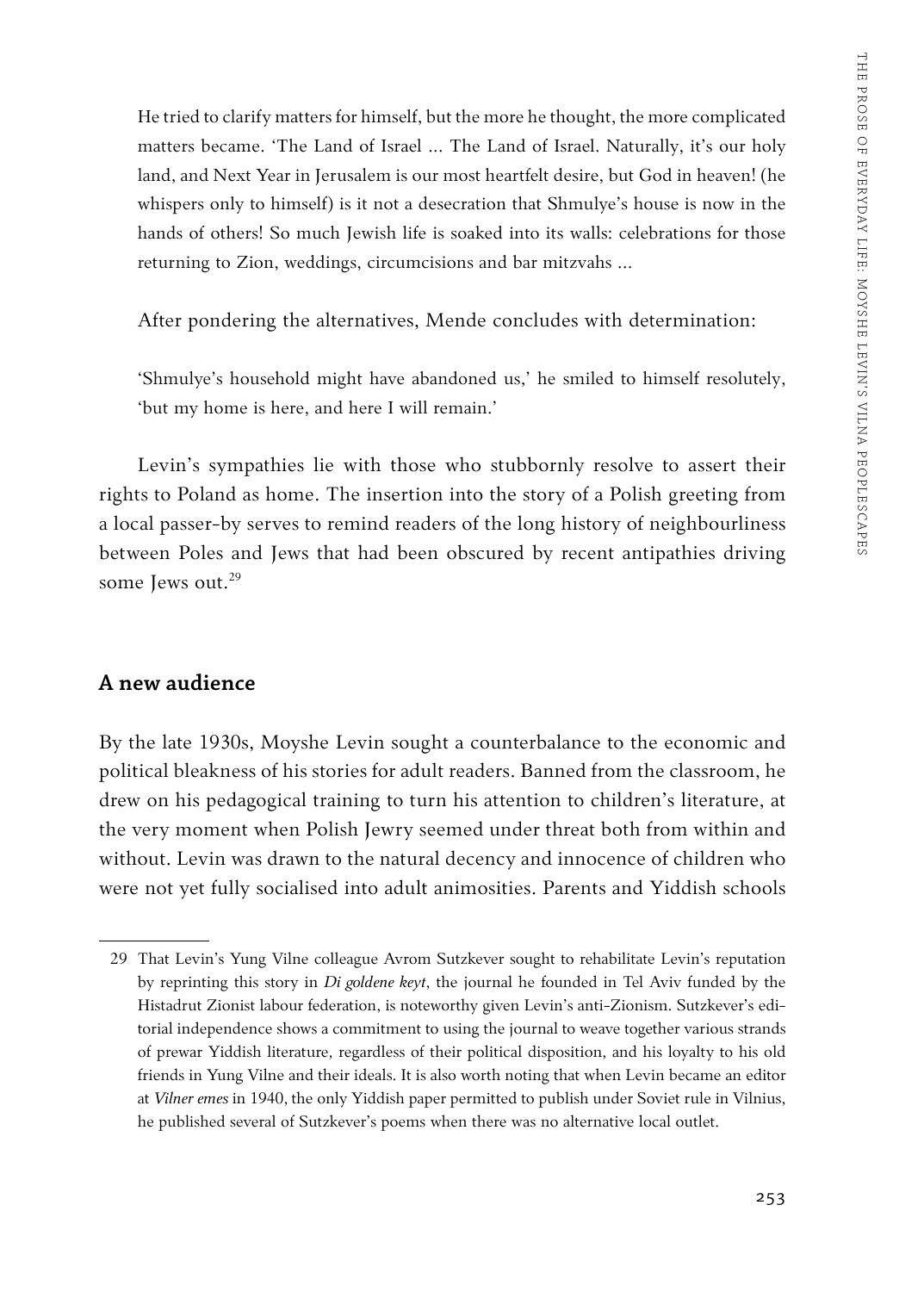were always on the look-out for new texts that affirmed their humanist values. Between 1937 and 1939, he published around a dozen narratives in rhyme in short-book form. Those for younger children appeared under his pen-name Ber Sarin, and a number included his own colourful illustrations. At least half of his books for young children were self-published in Vilna under the imprint of the Children's Press (Farlag far kinder), and several also appeared simultaneously in Hebrew translation to support the Hebrew curriculum of the secular Yiddish schools run by the Central Yiddish School Organisation (TsYShO). Most of the characters in Levin's fiction for young audiences featured personified animals or plants, or young children interacting with the natural world; adults were conspicuously in the background, as were the concerns of his adult fiction. Levin's dedication to the development of children's literature during years of significant political anxiety suggests that he saw his work as a creative form of communal service designed to shield children from real-world pressures, and the child reader as the future consumer of Yiddish literature.<sup>30</sup>

During the same period, Warsaw's Kinderfraynd press published three Moyshe Levin stories for older children as independent volumes.<sup>31</sup> One of them, 'A Memorial by the River' (translated below), was based on an actual event that had captured the imagination of Vilna in April 1931. It provided an opportunity to model an alternative to the divisions between the city's religious and national communities by highlighting an example of shared civic identity and pride. Levin writes about a young Polish teenager who dove into the swollen flood waters of the Vilenke River to rescue a seven-year-old Jewish boy. Though his efforts ultimately were in vain, and both boys drowned, the incident swiftly became part of local lore, and a joint citizens' committee raised funds to erect a memorial (which still stands in contemporary Vilnius) to their common fate. The brave teenager's selfless actions and the monument to the boys' memory provided Jewish children

<sup>30</sup> For an excellent review of Levin's work for children, including a bibliography and several images of his illustrations, see Shulamith Berger, 'Moyshe Levin (Ber Sarin) of Yung Vilne and His Solo Publishing Venture for Children', in: *Judaica Librarianship*, 2017, No 20, p. 100–133. A posthumous publication of his narrative poems for young children, along with his own illustrations, appeared as *Kh'vel aykh dertseyln a mayse* (I'm Going to Tell you a Story), Warsaw: Yidish bukh, 1958.

<sup>31</sup> Moyshe Levin, *A denkmol baym taykhl,* No 16, Warsaw: Kinderfraynd, 1937. See also *Der vazon* (The Flowerpot), No 1, Warsaw: Kinderfraynd, 1938; *Di kats dertseylt* (The Cat's Tale), No 8, Warsaw: Kinderfraynd, 1938/1939.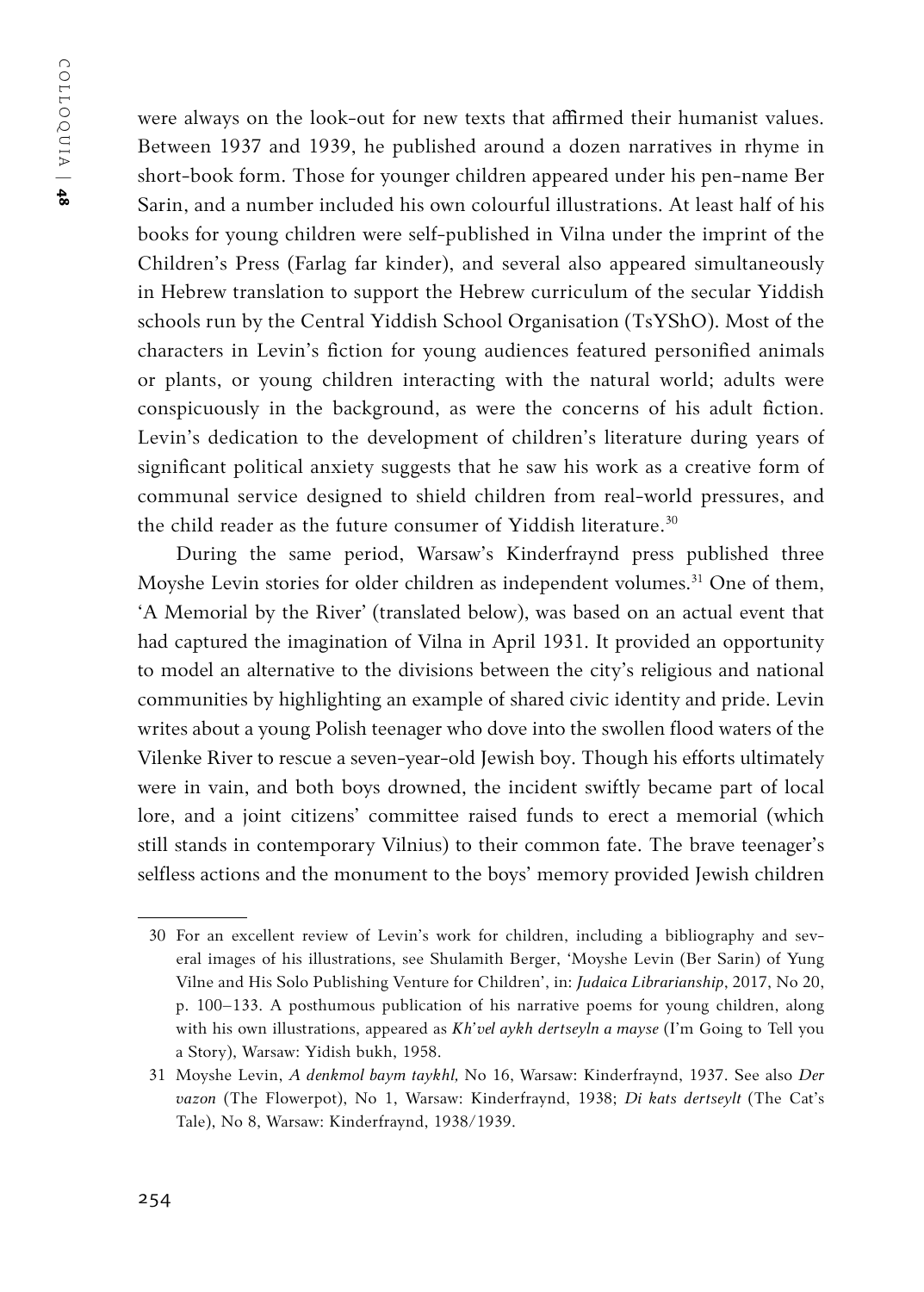with a vision for the unrealised possibilities of a multinational Vilna. Other stories for this older age group provided opportunities for Levin to directly address such concerns as homelessness, orphanhood and class stratification.<sup>32</sup>

### **From Polish Vilna to occupied Vilnius and beyond**

The success of 'Springtime in the Cellar' (1937) and Moyshe Levin's reputation as a prolific children's author prompted him to try his hand at more ambitious projects near the close of the decade. He began work on the novel 'The 1905 Revolution in Smorgon', and completed two dramas, one co-authored with his Yung Vilne colleague Shmerke Kaczerginski ('Azoy iz umetum' [The Same Thing Everywhere]), which was performed by Vilna's amateur Yiddish theatre, Davke*.* 33 By 1939, perhaps to relieve his mind of the headlines, Levin was hard at work on a series of science fiction stories about life in the third millennium, an excerpt of which was published as the fragment 'The Year 2939'.<sup>34</sup> Levin's fable fantasises about a world, precisely 1,000 years in the future, in which nation-states no longer exist, and in which technological progress has realised human immortality. Cemeteries have become such an anachronism that they are now tourist sites for schoolchildren to help them better understand the primitiveness of human life in the 20th century. However, the planet's one government now faces a crisis of overpopulation. As it ponders whether to institute a law banning all births, one deputy remarks, to the mockery of parliament, that in the past, population reduction was achieved through political events known as wars. Levin's story pokes fun at his own fears, written as it was when the possibility of a German invasion of Poland was a real possibility. Suddenly, the parliament's laughter is

<sup>32</sup> For instance, see Levin's story *Di kats dertseylt* about a cat who feared that superstition against ginger-coloured cats might prompt her middle-class owners to separate her from her kittens and return her to wandering in Vilna's poorer neighbourhoods. Such a narrative allowed Levin to sympathise with children over how many of them existed on the precipice of food and shelter insecurity, and familiarise them with class divisions.

<sup>33</sup> The manuscripts were never published, and they were lost in the war. For reference to these works, see *Literarishe bleter*, 26 February 1937; *Leksikon*, p. 289.

<sup>34</sup> 'Yor 2939', *Naye bleter*, Kaunas: A Group of Yiddish Writers in Lithuania and Yung Vilne, 1939, p. 13–16; reprinted in *Di goldene keyt,* 1980, No 102, p. 162–165.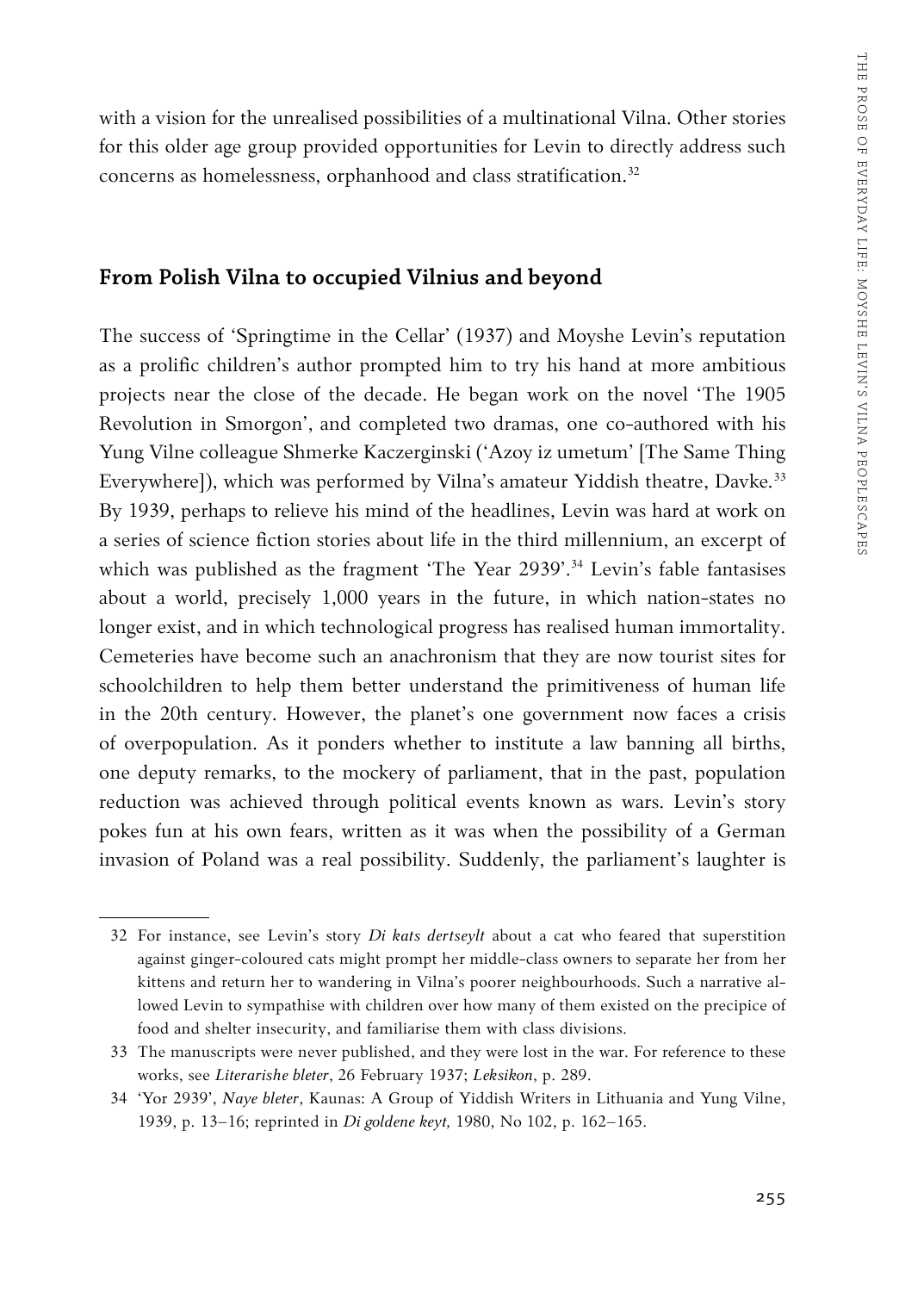punctured by an unexpected videogram sent from a Jewish state elsewhere in the galaxy that generously offers to take in Earth's excess population. That the Jews *still* exist on their own planet, separate from the rest of humanity, comes as an unexpected shock to the reader. After one thousand years of human progress, and in a world where borders between peoples have fallen, only the Jews still remain a nation apart. Levin's dystopian narrative can be read as an anti-Zionist jab, puncturing the belief that an independent Jewish state in Palestine would somehow 'normalise' the Jewish condition, or as a generally fatalistic determination that humanity would never fully integrate the Jews.

When Poland was divided between Nazi Germany and the Soviet Union as a result of the Molotov-Ribbentrop Pact, Polish Wilno was conquered by the Red Army, turned over to Lithuania, and then reoccupied by the Soviets. Levin's prewar reputation led those at the newly formed *Vilner emes* (the only Yiddish newspaper permitted by the Soviet censor to publish) to conclude that he would be a valuable member of its editorial board. His prose of the preceding decade, most of which had concentrated on the city's poor, affirmed his political credentials. Levin's responsibilities at *Vilner emes* also meant that Yung Vilne would have one of their own looking out for their submissions*.*His standing was such that he served as a local delegate to the first meeting of Yiddish writers in the Lithuanian Soviet Socialist Republic in Kaunas in May 1941. Levin's own publication in *Vilner emes* also suggests that he fell into stride with official Soviet ideology. In 'In a Red Army Truck' (1940), he describes the excitement felt by young boys of all nationalities when a Soviet convoy takes them on a drive around town. Yuzik, a Polish boy who had once tormented the Jewish children on his block, is terrified when he notices that Berke, one of the Jewish boys he used to abuse, is confidently sitting next to a Soviet soldier. 'The eyes of the two boys met for a moment. Berke's eyes were full of sweet pleasure, the joy that comes from the revenge of freedom. Yuzik's eyes were filled with the regret and sorrow that come from understanding that one has been found guilty.' Berke's revenge is sweet: he asks Yuzik whether any of 'his Polish soldiers' had ever taken him for a drive in their army truck? When the boy answers no, he invites Yuzik to jump in for a ride, so long as he agrees to scream out 'Long live the Red Army!' The story concludes with Berke accepting his former tormentor as a comrade.<sup>35</sup> Levin's

<sup>35</sup> Moyshe Levin, 'In royt-armeyishn oyto (In a Red Army Truck)', *Vilner emes*, 30 September 1940, p. 3–4.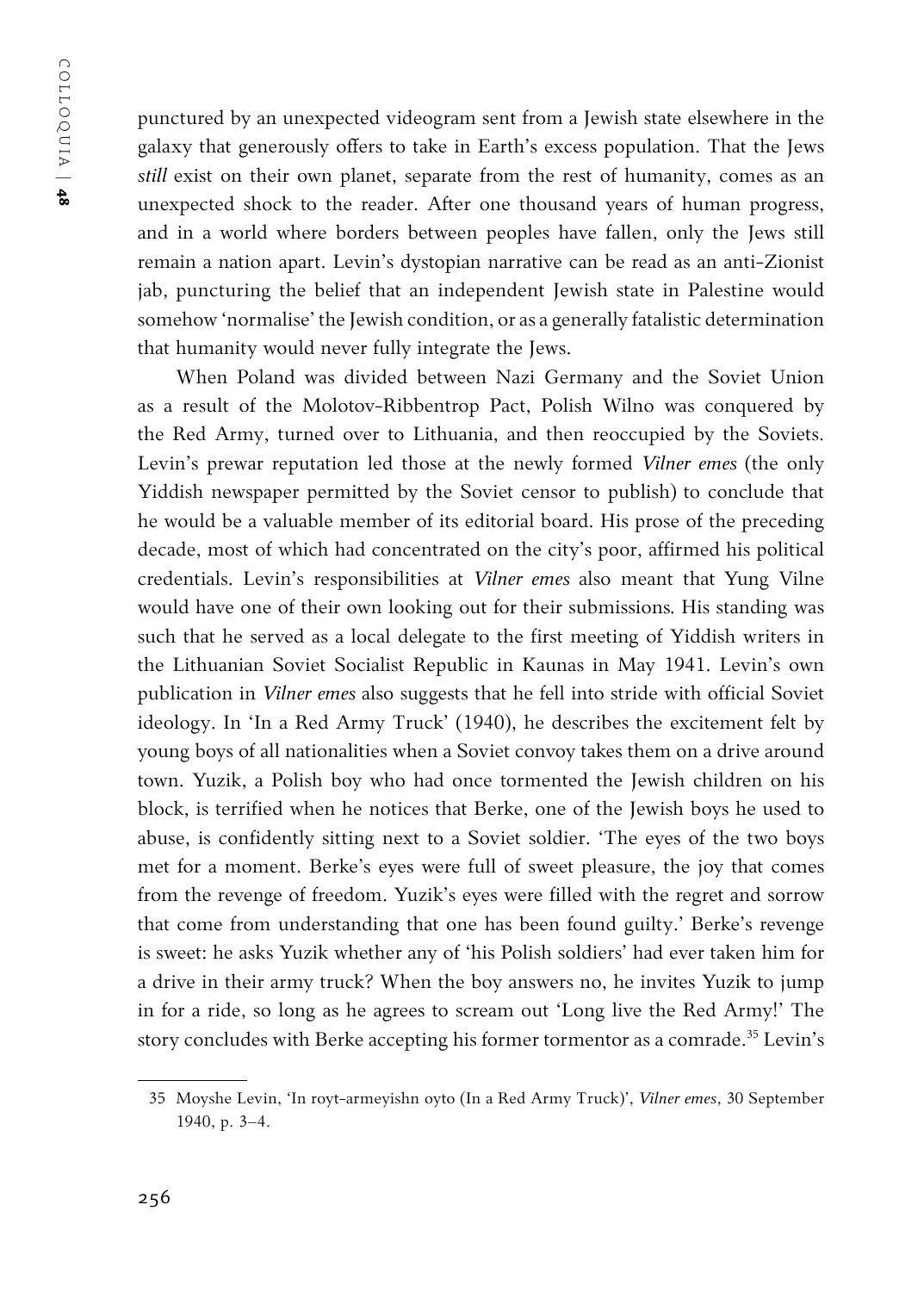piece is remarkably enthusiastic about the promise of Soviet rule, considering that one of Yung Vilne's most steadfast supporters, the literary historian and *Vilner tog* editor Zalmen Reyzen, had been arrested by the Soviet authorities and disappeared when the Red Army first entered Vilna in 1939.<sup>36</sup>

When the Nazis invaded the Soviet Union in late June 1941, Levin fled along with his wife and young daughter to Minsk, capital of Soviet Belorussia, where he thought they would be safe. It was not to be, and, far from home, he came to play a key role in the Minsk ghetto underground as one of its leading document forgers. According to Hersh Smolyar, a committed Jewish communist and resistance fighter who wrote a Yiddish memoir of the Minsk ghetto soon after its liquidation, Levin was among the first members of its underground, and its general staff convened in his ghetto apartment. When the Nazis forced Levin into slave labour as a painter at a local prison, he was eventually promoted to foreman of a labour brigade, providing him with access to information he shared with the underground. When he got word that the Germans planned a major culling operation in the ghetto in early March 1942 against those without essential work assignments, Levin took as many fellow Jews as possible from the ghetto to work with him at the prison. The prison chief, who knew of Levin's talents as an artist, warned him that he should leave them behind if he wished to avoid their fate. Drawing on his long-standing solidarity with workers that he learned at a young age in Vilna, Levin refused the opportunity that may have saved his life: 'If I leave, it will only be together with the workers!' He was shot alongside his comrades in the prison yard.<sup>37</sup>

# **Conclusions**

Though Moyshe Levin was Yung Vilne's most productive prose writer, and an admired voice at local readings, because of his ability to provide an unvarnished,

<sup>36</sup> Like many of his Yung Vilne colleagues, Levin had appeared with some regularity in the pages of *Vilner tog*, including non-fiction reviews published under the pseudonym Moyshe Vin. Zalmen Reyzen was shot by the retreating Soviets in 1941.

<sup>37</sup> Hersh Smolyar, 'A vort tsu tate-mame un tsu zeyere kinderlekh (A World to Parents and to their Children)', in: Ber Sarin, *Kh'vel aykh dertseyln a mayse*, Warsaw: Yidish bukh, 1958, p. 3–8.